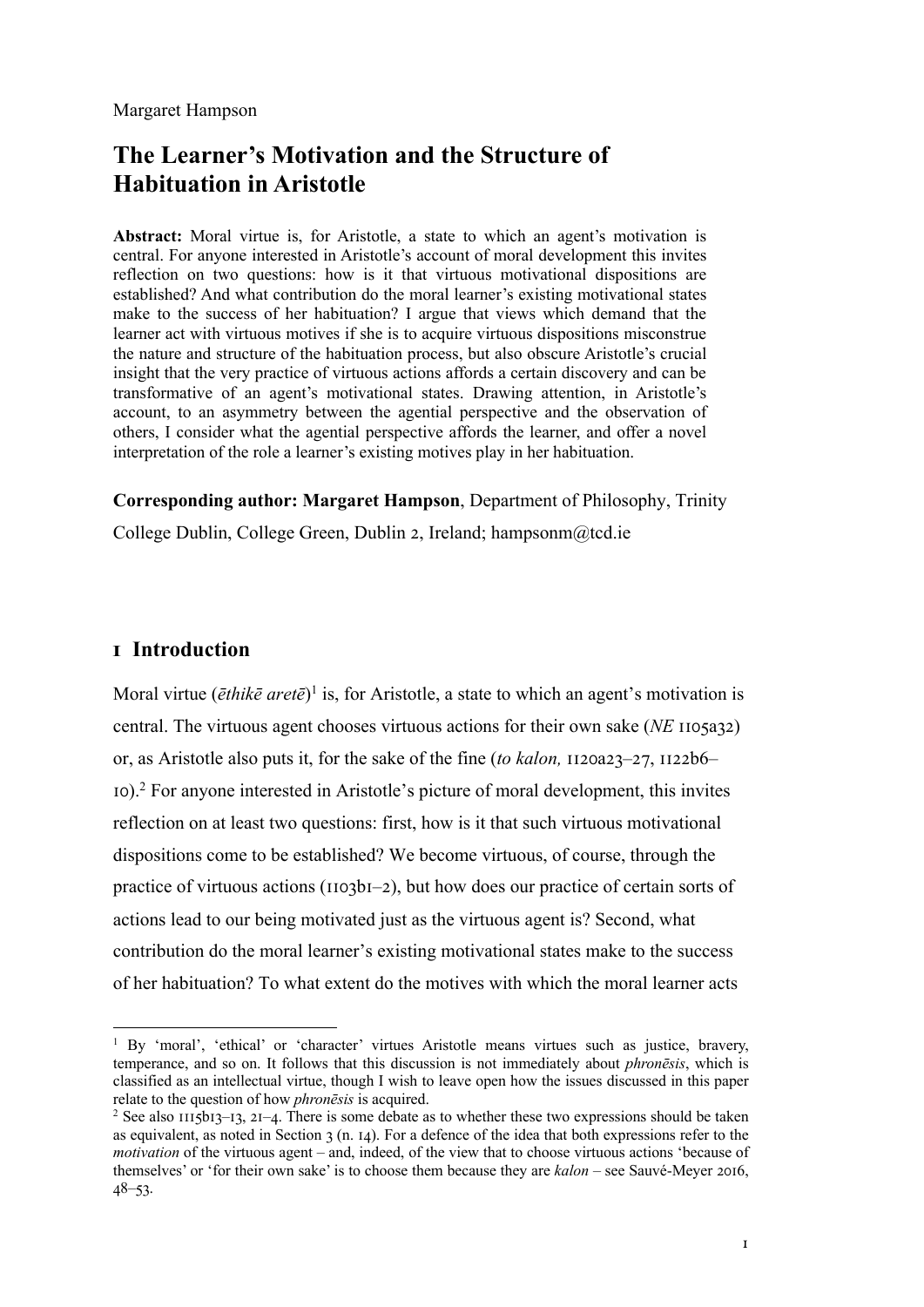during the course of her habituation determine the eventual state that is established? In particular, does an ill-motivated learner stand any chance of success, compared with a 'better' motivated counterpart?

Aristotle does not make any explicit claims about the motive with which a learner should act if her habituation is to be successful, or the way in which her existing motives might contribute to the success of this process. Many scholars have (implicitly) endorsed a so-called 'motivationally neutral' conception of the learner's action, according to which the successful learner performs the right actions and engages her perceptual and deliberative faculties when she practises these, but allowing that she might perform these from a variety of motives. In this way the learner differs from the virtuous agent who performs virtuous actions always for the sake of the fine.<sup>3</sup> The motives of the learner, on this view, would seem to play no significant role in the development of virtuous dispositions. Against this view, however, it has recently been argued that "if the actions of the learners of virtue differ in motive from those of virtuous agents, it is hard to see how repeatedly performing such actions should lead to the acquisition of a state to which proper motivation is crucial" (Jimenez 2016, 24). We are urged, instead, to endorse what I will call the 'Virtuous Motives' view, according to which a learner's actions must be performed with virtuous motives – performed, that is, for the sake of the fine – if they are to contribute to the formation of virtuous dispositions. On this view the learner's motives contribute directly to the success of her habituation, and determine whether or not virtuous motivational dispositions will be established.

The Virtuous Motives view is defended chiefly by Marta Jimenez, though the assumptions that underpin the view have each found expression in the wider literature. Moreover, we can locate the Virtuous Motives view in a tradition of scholarship that attempts to account for the learner's successful development by insisting on a certain *continuity* between the actions of the learner and the activity of the virtuous agent.4 The attempt to show continuity in the habituation process is driven, in part, by the thought that "if full virtue is to meet certain conditions, this must be reflected in the educational process" (Sherman  $1989, 159$ ). To this end, scholarship of the last forty years has focused, in particular, on the need for cognitive

<sup>&</sup>lt;sup>3</sup> On this view, the moral learner might act for the sake of pleasure, say, or a desire to be obedient. For examples of this view, see Ross 1949, 194; Vasiliou 2007, 52 n22; Irwin 1999, 195. The term 'motivationally neutral conception' is due to Jimenez; for her criticism of this view, see Jimenez 2016,  $18 - 21$ .

<sup>&</sup>lt;sup>4</sup> See also e.g. Broadie 1991, 104.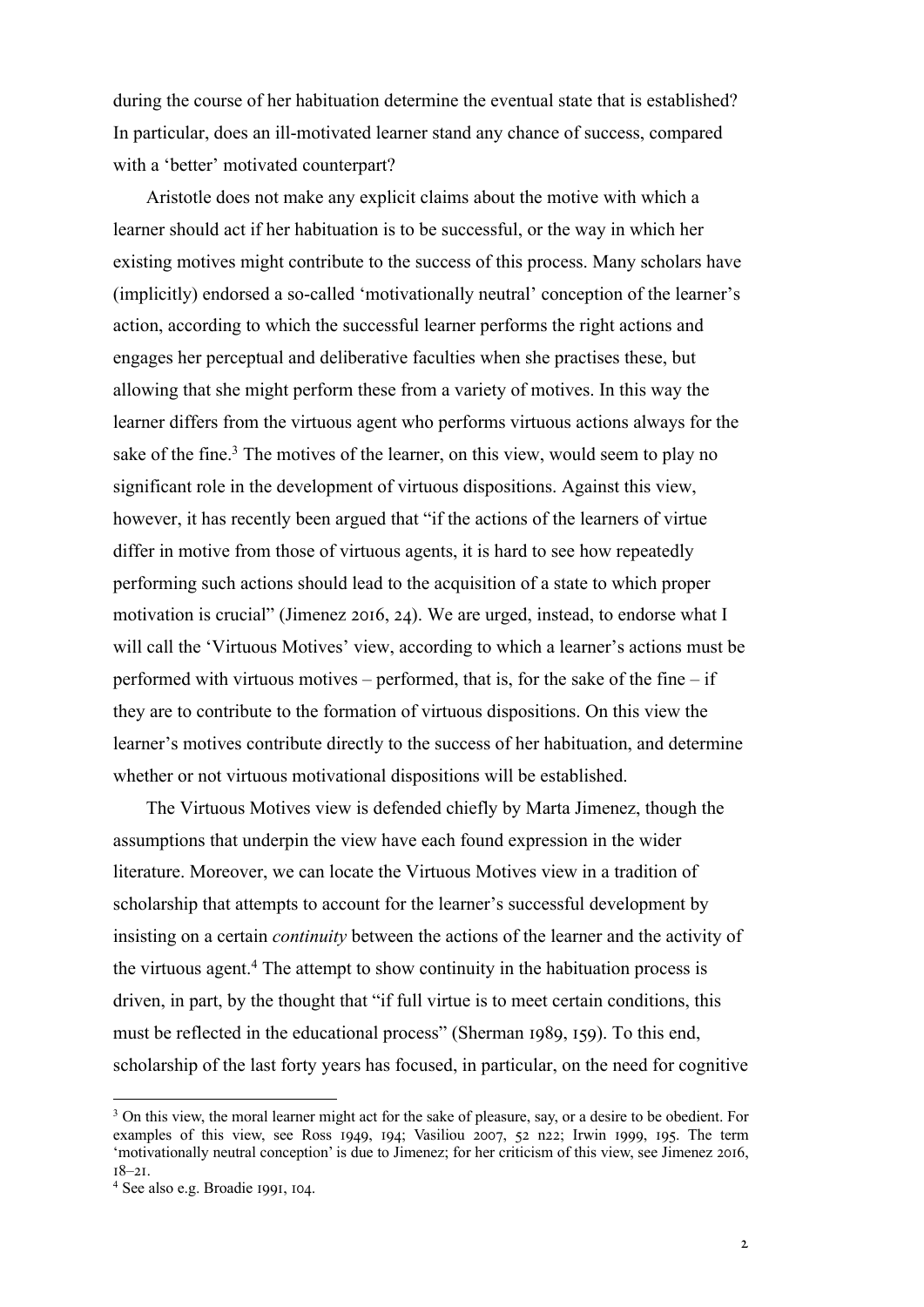continuity between the learner and the virtuous agent, emphasising the ways in which a learner must engage and cultivate her discriminatory and deliberative capacities, if she is to acquire the knowledge of virtuous action and attain the excellence at deliberation characteristic of the virtuous agent.<sup>5</sup> The Virtuous Motives view meanwhile emerges as part of an effort to extend this same continuity to the motivations of the moral learner. For, Jimenez argues, without such continuity between the motives of the learner and the virtuous agent, we find ourselves facing a 'moral upbringing gap', leaving it hard to see how, through her repeated practice of virtuous actions, the learner comes to choose such actions for their own sake. Only if a learner's actions are performed for the sake of the fine can we understand how her practice yields dispositions to choose right actions for their own sake.

This account of the successful learner's habituation stands in stark contrast to so-called mechanical views of habituation which see the moral learner as engaged merely in the mindless repetition of certain action types. Such views have long been abandoned owing to their inability to account for the learner's successful development, <sup>6</sup> and insofar as it proposes a psychologically rich picture of what is required of the successful learner, the Virtuous Motives view might be thought to make important progress. I contend, nevertheless, that the Virtuous Motives view too fails to offer a satisfactory account of how virtuous motivational dispositions come to be established, and misrepresents the role that a learner's motives play in the habituation process.<sup>7</sup> The Virtuous Motives view, I argue, is grounded in two mistaken assumptions about what it is that the learner must practice in the course of her habituation and what it is that her practice effects. In summary, the view assumes, first, that virtuous actions themselves are constituted by virtuous motives and that a learner must therefore act with virtuous motives if she is to perform the actions required for successful habituation. Second, it assumes that the habituation process is ultimately a process of making stable or reliable an antecedent but

<sup>5</sup> At the end of this paper I return to the issue of continuity, and suggest that there is, in fact, an important asymmetry between the cognitive continuity required for successful habituation and the kind of motivational continuity which I will argue is not so required.

 $6$  See Sorabji 1973/74, 107, 126; Cooper 1986, 8; Hursthouse 1988, 211; Broadie 1991, 109, McDowell 1996, 28; Vasiliou 2007, 42; Jimenez 2016, 5.

<sup>7</sup> I should make clear that this issue is not, as some have seen it, that only a fully virtuous agent, and not a learner, can act for the sake of the fine. Jimenez has shown that this motive is available to less than fully virtuous agents (see  $1116a27-9$ ; b15–22, and for discussion see Jimenez 2016, 24-29f), and I grant that a learner may indeed act with such a motive at a later stage in her development. Nor is it the case that the learner, as such, could not have access to the fine in action; insofar as the learner performs virtuous actions (see Section 2), which have the quality of being fine ( $1099a7-15$ ;  $1099a21 24$ ; 1109a30, 1116a10–12; 1120a11–15), she at least in principle has access to the fine in action.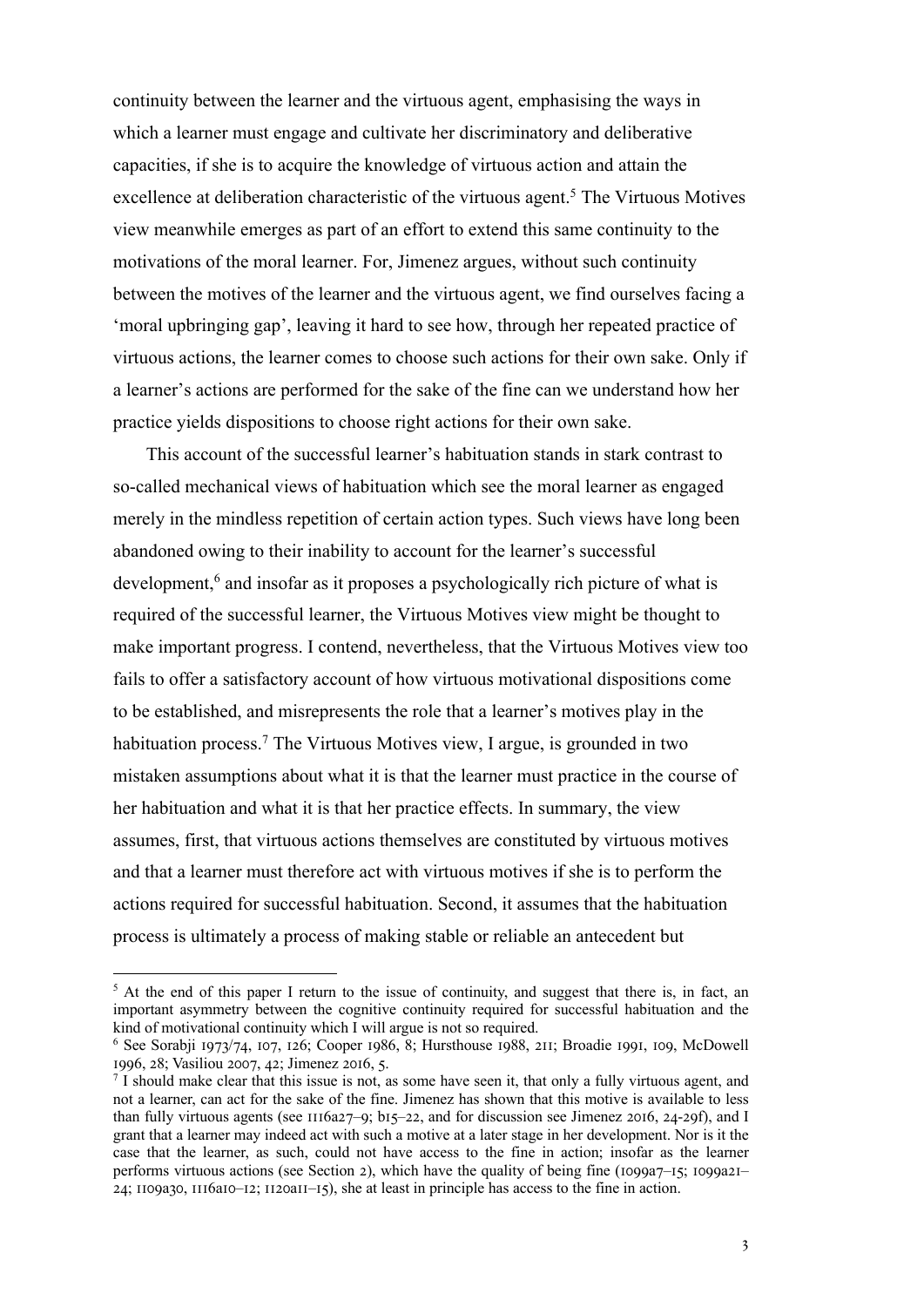unstable way of acting (where that includes a way of being motivated), and takes the importance of *practice* to consist primarily in its repetitive aspect. <sup>8</sup> These assumptions, I will argue, not only conflict with various of Aristotle's own remarks and serve to distort his picture of moral habituation, but they also cut us off from the very resources that would allow us to explain how the practice of virtuous actions yields virtuous motivational dispositions.

The very practice of virtuous actions, I will argue, affords a certain form of discovery, namely of their fineness. In the second part of this paper, I argue that it is in discovering the fineness specifically of her *own* virtuous action that the learner comes to be motivated just as the mature virtuous agent is. With this picture in place, I return to the question of what role, if any, the learner's existing motives play in the habituation process so conceived.

## **2 Virtuous Action and Acting Virtuously**

Moral virtue is acquired, Aristotle tells us, through the practice of virtuous actions:

Men become builders, for instance, by building, and lyre-players by playing the lyre. Similarly, then, we become just by doing just things, temperate by doing temperate things, brave by doing brave things ( $1103a33-b2$ ).<sup>9</sup>

Aristotle acknowledges in *NE* 2.4 that this thesis might give rise to a certain puzzlement about the status of the learner, for one might reasonably suppose that insofar as she performs virtuous actions, she already counts as virtuous ( $1105a17-21$ ). He thus takes pains to show how this objection to his thesis can be avoided, by distinguishing between the activity of the mature agent and the actions of the learner. To do this, he invokes a distinction between the performance of a 'virtuous action' on the one hand, and 'acting virtuously', on the other. That is, between the thing done and the way it is done. Virtuous actions can be performed by a variety of agents (including the learner), but only the virtuous agent acts virtuously.<sup>10</sup> Acting

<sup>&</sup>lt;sup>8</sup> The first assumption, concerning the nature of virtuous actions, is defended notably by Korsgaard 1996. The second assumption is not often made explicit in the literature but is nevertheless implicit in many accounts of Aristotelian habituation (see note 22 for examples).  $9$  Quotations from *NE* follow Irwin 1999, with modifications.

<sup>&</sup>lt;sup>10</sup> This distinction is introduced by way of an analogous distinction in the case of skill: many agents can do 'something grammatical' (*grammatikon ti*), under instruction say, or even by chance. One only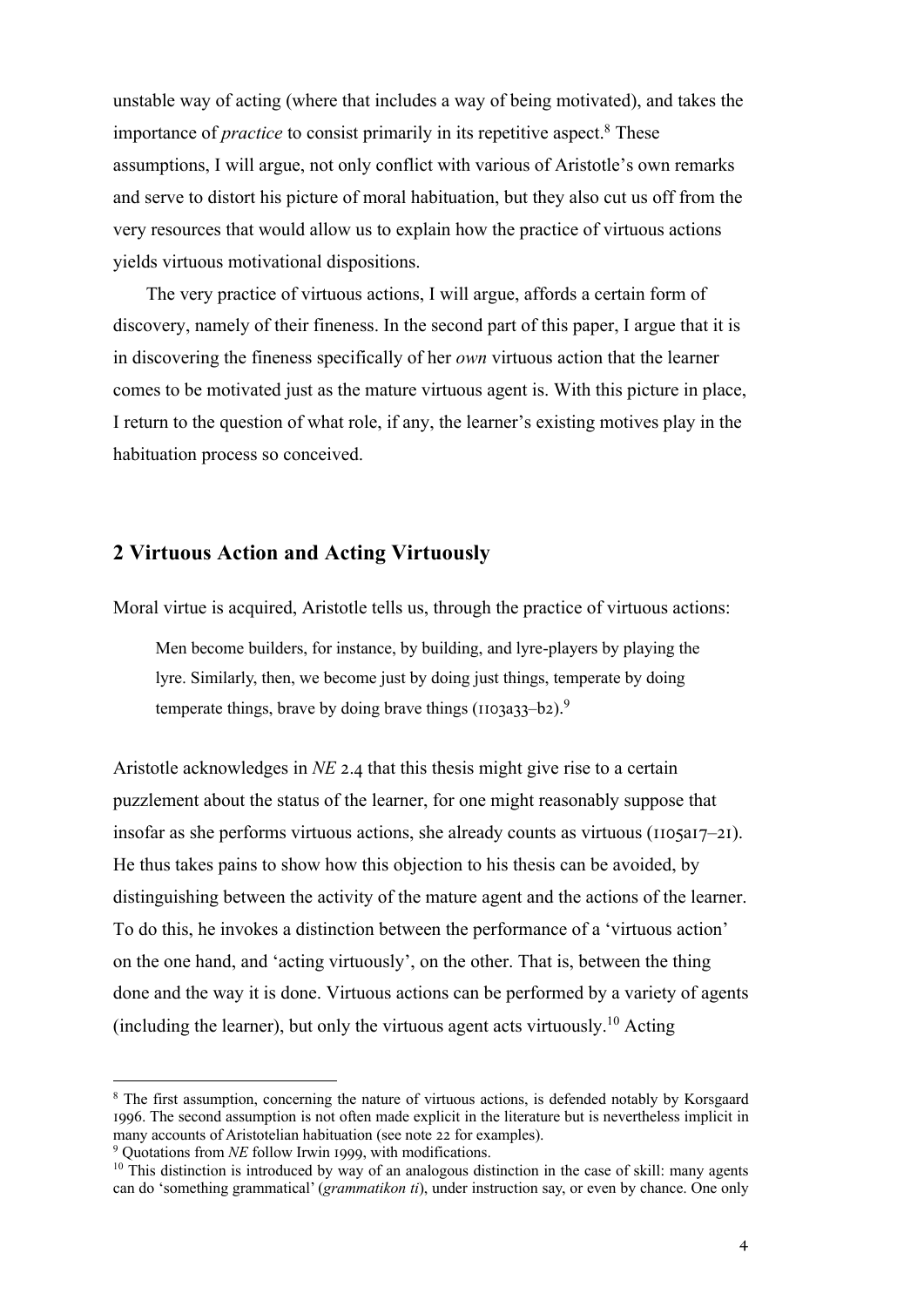virtuously requires that an agent acts knowingly, that she choose virtuous actions for their own sake, and that she does so from a stable state of character ( $1105a31-33$ ). Hence the learner, when she practises virtuous actions does not thereby count as virtuous. But by doing these things many times, Aristotle tells us, the conditions on virtuously performed action come to be met  $(IIO5b4–5)$ . Indeed, he stresses that without doing these things, we stand no chance of becoming good ( $1105b9-12$ ).

Aristotle's discussion in  $NE$  2.4 has received much attention, and has given rise to a number of interpretive debates.<sup>11</sup> For our purposes, however, the discussion is revealing in the following ways. First, not only does it show that we can distinguish virtuous actions from their performance by a virtuous agent, but the contrast that Aristotle draws also reveals something about the nature of virtuous actions. A once common misconception is that the agential conditions, concerning knowledge, motivation and stability are conditions on an action counting as *virtuous*, <sup>12</sup> but these conditions are presented only as conditions on an action counting as *virtuously* performed. Indeed, that Aristotle stipulates only that there are psychological conditions to be met if an action is to count as *virtuously* performed indicates that, by contrast, he takes virtuous actions to be, as it were, psychologically determinable. That is, it seems possible on his account to perform a virtuous action from a variety of motivations and holding a variety of beliefs.

Second, the discussion makes clear the *telos* of the habituation process, and what it is the learner's practice is directed towards. The aim of the habituation process is to become such as to act knowingly, to choose virtuous actions for their own sake, and to do so from a stable state of character. Aristotle, unfortunately, does

counts as a grammarian, however, if one does grammatical things grammatically (*grammatikōs*), which requires knowledge ( $1105a24-26$ ).

<sup>&</sup>lt;sup>11</sup> Much discussion has focused, in particular, on how we should understand the conditions on virtuously performed action. For a comprehensive overview of all three conditions, see especially Broadie 1991, 82-90. For discussion of the second condition in particular, see Williams 1995, Hursthouse 1995, and Whiting 2002.

 $12$  See Grant 1885, 492 f.; Stewart 1892, 183; Ross 1949, 149; Joachim 1951, 79; Hardie 1968, 104 f.; Korsgaard 1996, 214; Taylor 2006, 84-86; Vasiliou 2007, 51; cf. Vasiliou 2011, 174, where some uncertainty is registered. It is ambiguous whether Williams, by "V Acts" – which he takes to be constituted by the agential conditions – means 'virtuous actions' or 'actions virtuously performed' (1995, 13 f.). Broadie correctly identifies Aristotle's task in  $NE$  2.4 as "to explain the difference between doing what the virtuous person would do and acting *virtuously*" (82, my emphasis), but perhaps misleading entitles this section "Conditions of *Virtuous Action*" (my emphasis again). For a corrective to this view, see Jimenez 2016, Hirji 2018, Hampson forthcoming.

The question in what terms we should properly describe 'virtuous actions' is not for this paper. There may be some agential conditions that need to be satisfied for these to count as actions on Aristotle's view; the point, however, is that these conditions cannot be the same knowledge, choice and stability conditions to which Aristotle refers in *NE* 2.4, since otherwise the distinction between virtuous action and acting virtuously would collapse.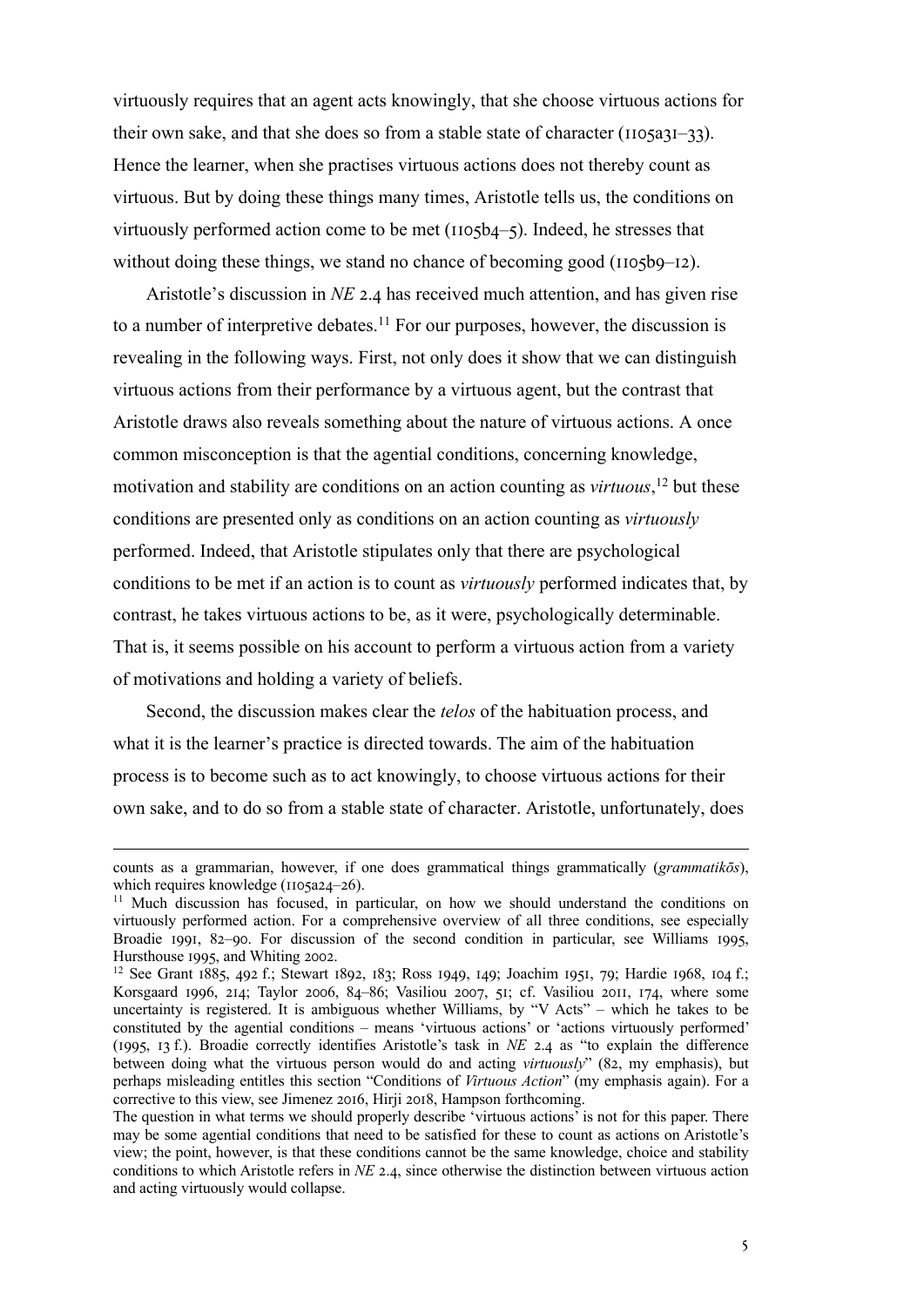not expand on what is involved in choosing virtuous actions for their own sake; indeed, he doesn't use this locution again. Instead he later speaks of the virtuous agent choosing or acting 'for the sake of the fine'  $(III5bI2-I3, 2I-4, II20a23-27;$  $I122b6-10$ . It is generally thought, however, that fineness is the quality that makes virtuous actions worth choosing for their own sake, and the quality that is grasped by the virtuous agent when she acts in this way.<sup>13</sup> At any rate, one outcome of successful habituation is that the agent will act for the sake of the fine.

Finally, the discussion helps to focus our interpretive task. Since Aristotle makes clear that it is by performing virtuous actions many times that the conditions on virtuously performed action come to be met, the interpretive challenge is thus to explain how, through the repeated performance of virtuous actions, an agent comes to be in the highly demanding state that is moral virtue, and to act as the virtuous agent does. What is it that happens when a learner performs virtuous actions and how does this contribute to the establishment of virtuous dispositions, in particular virtuous motivational dispositions?

That the Virtuous Motives view, as it stands, does not provide an adequate account of how these conditions come to be met might already be evident. The view purports to explain how virtuous motivational dispositions are established, and claims that these are produced by repeatedly acting with virtuous motives. But this only invites a question concerning the origin of these motives themselves. How does the learner come to act with a virtuous motive – even 'on occasion'? Aristotle is clear that we do not begin by choosing virtuous actions for the sake of the fine  $(1179b4–1180a5, cf. 1105aI–5)$ , and how we come to be so motivated remains to be explained. In seeking to show above all a continuity between the learner and the virtuous agent, the Virtuous Motives view risks obscuring the fact that there is also a significant change that takes place in the course of the learner's development; how

<sup>&</sup>lt;sup>13</sup> As Moss explains, this is "in part because it is the only way to save Aristotle from contradiction, and in part because Aristotle defines the fine as one of the things chosen for itself  $(EN \Pi.3 \Pi 04 \Delta 0 - 3I)$ ; *Rhet* 1362b8–9" (Moss 2012, 207). See also Sauvé-Meyer: "Aristotle's view is thus that the virtuous person performs acts that are *kalon* and decides to perform them because they are *kalon* rather than for some other reason. It makes sense to suppose that this is what he means in *NE* 2.4 when he speaks of "deciding on [the actions] because of themselves" ( $1105a32$ ). After all, what makes a particular instance of repayment a just action – or a particular case of standing one's ground a brave action, or a particular case refraining from sensual indulgence a temperate action – is that this particular action (repayment, or withstanding, or refraining) is *kalon*. So deciding on these actions because they are *kalon* (or for the sake of the *kalon*) will count as deciding on them 'because of themselves" (Sauvé-Meyer 2016, 52). See also Cooper 1996, 113; Richardson-Lear 2006, 117; Charles 2017, 116 f.

For a challenge to the assumed equivalence, see Tuozzo 1995, 130. Note, however, that Tuozzo is motivated by a concern about the relation between moral virtue and contemplation. For criticism of Tuozzo's view, see Richardson-Lear 2004, 124 n3.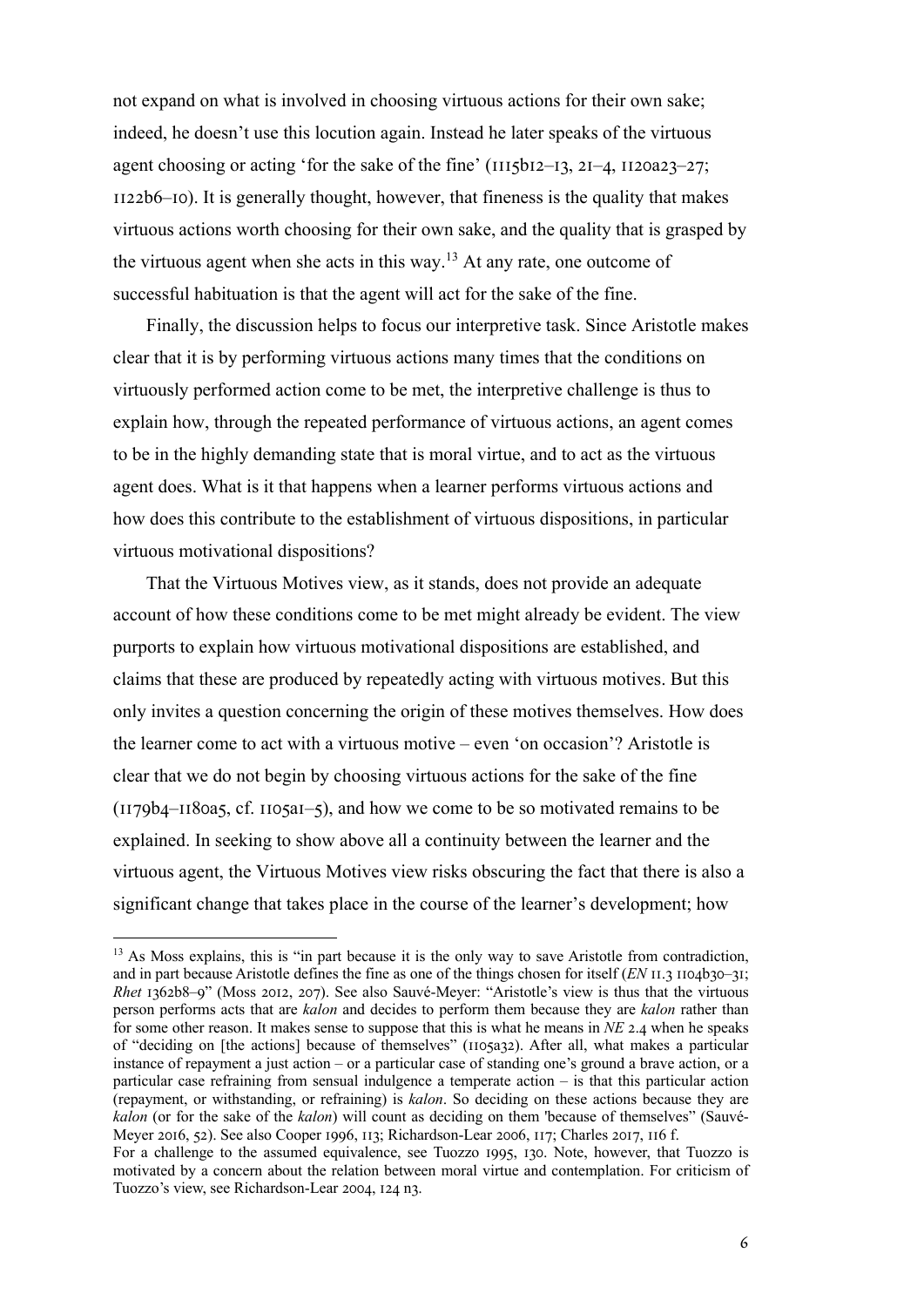such a change is effected is, in large part, what an account of moral habituation needs to explain.

More problematically, however, the Virtuous Motives view is grounded in two assumptions which cut us off from the resources which could otherwise be used to explain the development of virtuous dispositions. We can turn to these now.

### **3 Virtuous Actions and Virtuous Motives**

The Virtuous Motives view maintains that if we are to account for the development of virtuous motivational dispositions, we must grant that a moral learner can, at least on occasion, act with virtuous motives – that is, act for the sake of the fine. Only the learner who practices acting for the sake of the fine will be successful in her moral habituation. Why must a learner act with virtuous motives if her habituation is to be successful? A starting point for a proponent of this view is Aristotle's remark on what is required for successful habituation in *NE* 2. Aristotle makes clear that a learner must act 'well' if her habituation is to be successful, arguing that just as we become good builders by building well, and bad builders by building badly ( $1103b8$ – I3), so too in the case of the virtues we become virtuous by acting well, and vicious by acting badly:

[...] by acting as we do in our dealings with men, some of us become just, some unjust; by acting as we do in terrifying situations, and accustoming ourselves to fear or to be confident, some become brave, some cowardly. […] In one phrase: like states come about through like activities (IIO3bI4–22).

It has been suggested that from these very remarks it follows that "the quality of [learners'] actions will be determined not only by the external results, but also by the agents' emotional and motivational states" (Jimenez 2016,  $II$ ). That is, only if a learner acts for the sake of the fine will she count as 'acting well'.

Yet this is not what Aristotle claims here – nor does he tell us what 'acting well', for the *learner*, amounts to. Acting well for a mature virtuous agent, as we have seen, requires that she not only perform virtuous actions, but that she performs these virtuously. But we don't know what requirements a *learner* must meet in order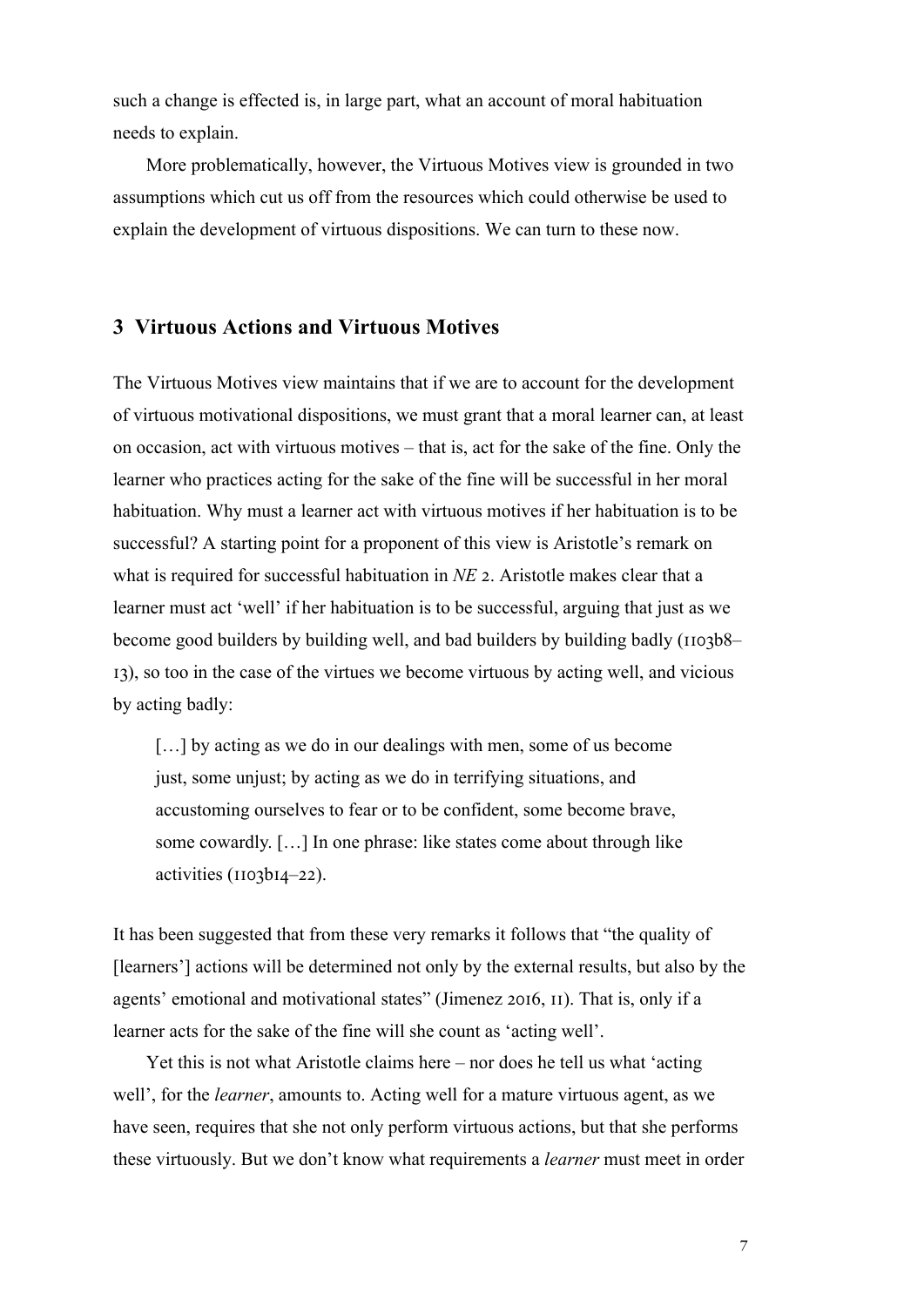for her to be regarded as acting well *in the course of her habituation*. We do know that a learner must perform virtuous actions and that she has no hope of becoming good without doing these things  $(IIO3bI-2; IIO5b9-I2)$ . But there is nothing in the analogy with skills to suggest that a learner's acting well depends on her performing virtuous actions with a virtuous motive. Indeed, that the analogy here is with skill, where the motives of the agent are not important suggests that his focus here is on the need to get the actions themselves right.<sup>14</sup> This is not to deny that the agent's emotional states will contribute to the success of her habituation; by 'accustoming ourselves to fear and confidence' we become either brave or cowardly, and *mutatis mutandis* with anger and appetites.<sup>15</sup> Nor is it to say that the learner's existing motivational states will play no role in her habituation (I return to this thought in Section 6). The point is that nothing *in the skills analogy* entails that the quality of a learner's actions will be determined by her motivational states.

It has been suggested, however, that there is in fact decisive evidence that a learner must act with a virtuous motive if her habituation is to prove successful. This putative evidence is to be found in Aristotle's very characterisation of virtuous action, gleaned from his discussion of the 'mean' at *NE* 2.9. We are given to understand that a virtuous action is one that hits the mean, and here Aristotle summarises the requirements that must be met if an action is to do so. Hitting the mean requires doing a given action – such as giving or spending money – "to the [right] person, in the [right] amount, at the [right] time, for the [right] end (*hou heneka*), and in the [right] way" ( $1109a24-30$ ).<sup>16</sup> 'The end' or 'that for the sake of which' is included among the things an agent must get right.<sup>17</sup> and noting Aristotle's repeated claims that the virtuous agent acts 'for the sake of the fine' (e.g.  $1120a23 27$ ,  $1122b6$ –IO), Jimenez concludes this must be the end at which an agent aims if her

 $14$  Later, at  $1105a26-28$  he points to the ways in which the two cases are disanalogous, but here his emphasis is on the analogy between the two.

<sup>&</sup>lt;sup>15</sup> Consider also the contribution of the 'natural virtues' (*NE* 6.13).

<sup>&</sup>lt;sup>16</sup> The reviewer notes that there is no use of the term 'correct' or 'right' here ('τὸ δ' <u></u>ỗ καὶ ὅσον καὶ ὅτε καὶ οὗ ἕνεκα καὶ ὥς'); the notion of correctness, however, is implied by the context. Summing up his discussion of the mean, Aristotle asserts that hitting the mean is hard work, much like finding the centre of a circle. Whilst getting angry or giving and spending money is easy and can be achieved by anyone, to do so to the right person, and in the right way, and so on, is neither easy, nor can it be achieved by everyone. It is thus rare, praiseworthy and fine. Broadie-Rowe and Kenny prefer '[as one] should' over Irwin's 'right'.

<sup>&</sup>lt;sup>17</sup> Though as Susan Sauvé-Meyer notes (Sauvé-Meyer 2016, 45), not all formulations of the mean mention *hou heneka*: 1109b14-16, 1118b25-7, 1119b16-18; 1120b29-31; 1125b8-21, 30-32; 1126a13-15,  $32-35$ ,  $b5-6$ . She too asserts that virtuous actions "are actions whose status as just, temperate, or brave is independent of the agent's motivation in performing them" (Sauvé-Meyer 2016, 45).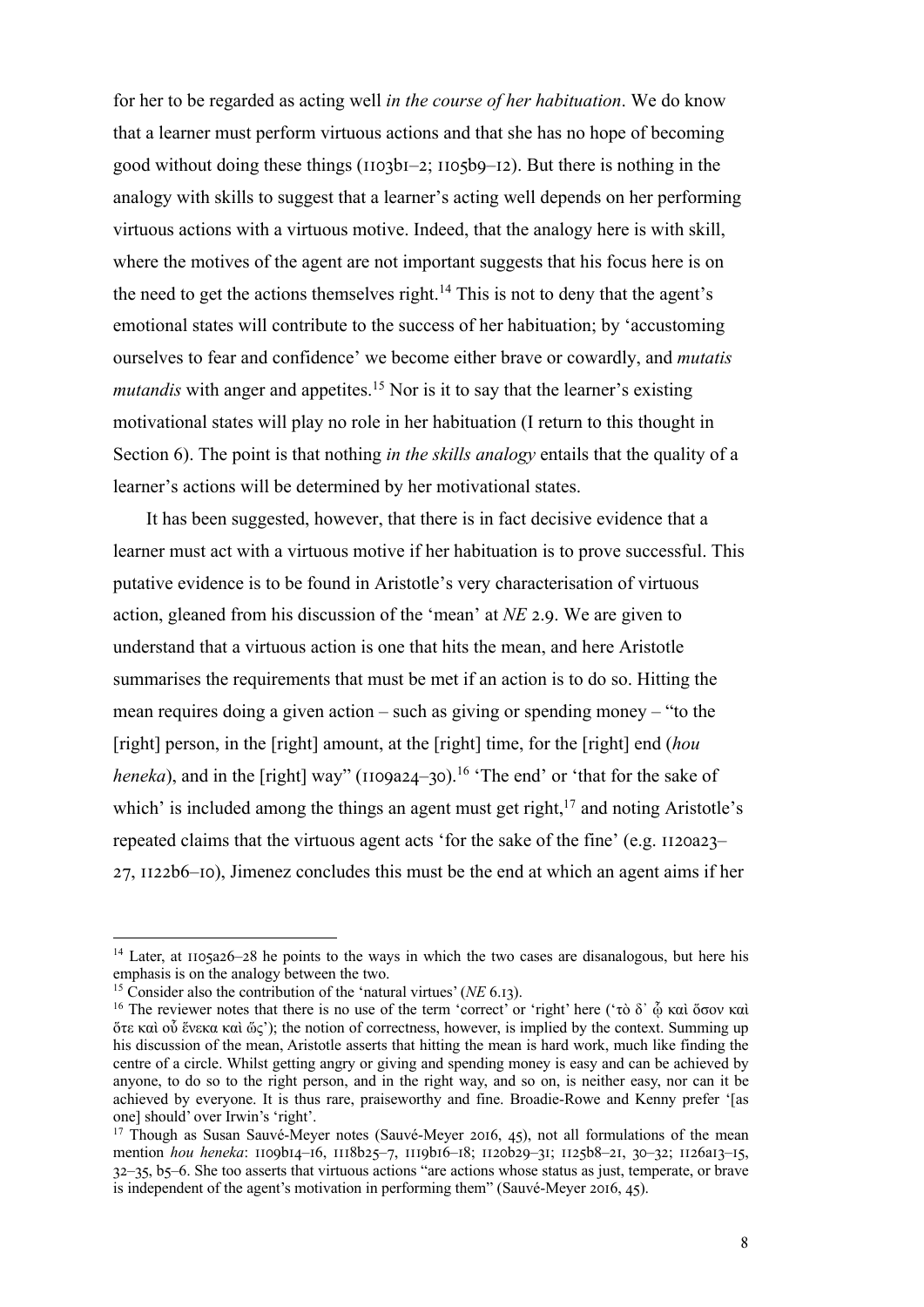action is to hit the mean and count as a virtuous action.<sup>18</sup> Since Aristotle's habituation thesis demands that the learner performs virtuous actions, she must therefore act for the sake of the fine – only in this way will her habituation be successful.

This passage might seem surprising to a reader of *NE* 2.4, where Aristotle told us only that there is a motivational condition that must be met if actions are to count as *virtuously* performed, not if they are to count as *virtuous*. That Aristotle pointed to the motivational, epistemic and stability conditions as *distinguishing* virtuously performed actions from the mere performance of virtuous actions seemed to indicate that, by contrast, he takes there to be no such conditions on the virtuous action itself counting as virtuous. Indeed, if he held that virtuous actions also involve a motivational condition, we might wonder why he pointed to this condition as apparently distinctive of virtuously performed action. The natural reading of this earlier passage gives us to understand that virtuous actions are not constituted by the agent's motives; that he would include this as a condition of virtuous action in *NE*  2.9 should come as a surprise.

Yet it is far from clear that we should read the  $NE$  2.9 passage in this way – taking 'the end' (*hou heneka*) to mean 'for the sake of the fine' (*tou kalou heneka*) – and virtuous actions to thus be constituted by virtuous motives. Whilst Aristotle tells us that virtuous actions involve getting the 'end' right, and we know that the virtuous agent characteristically acts 'for the sake of the fine', he also uses the 'for the sake of' locution in more prosaic ways elsewhere. In his discussion of voluntary action in *NE* 3.1, for example, Aristotle specifies the particulars an agent must know if her action is to count as voluntarily done (IIIIa2–6), and includes '*heneka tinos*' among these, giving 'safety' as an example.<sup>19</sup> Here, the end for which the agent acts has more to do with the purpose or intended outcome of her action, rather than her motive understood in a thicker sense.<sup>20</sup> When claiming that an agent must get the

<sup>&</sup>lt;sup>18</sup> This conception of virtuous action is also explicitly defended by Korsgaard, who claims that "virtuous actions are done for the sake of the noble" (1996, 216).

<sup>&</sup>lt;sup>19</sup> See also  $1135$ b<sub>11</sub>–16: "Among the three ways of inflicting harms in a community, actions done with ignorance are errors if someone does neither the action he supposed, nor to the person, nor with the instrument, nor for the result (*hou heneka*) he supposed. For he thought, for instance, that he was not hitting, or not hitting this person, or not for this result (*ou toutou heneka ōiēthē*); but coincidently the result was not what he thought (*sunebē ouch hou heneka ōiēthē*) (for instance, [he hit him]] *to graze, not to wound*)". For a detailed discussion of Aristotle's use of *heneka tinos* and *hou heneka* in these contexts, see Flannery 2013, Chs 4 and 5.

<sup>&</sup>lt;sup>20</sup> Williams too notes that "matters of intention are importantly different from matters of motive", pointing to the difference between someone who sends a cheque to a hospital to advance his reputation, and someone who puts the cheque in the wrong envelope (Williams  $1995$ ,  $14$ ).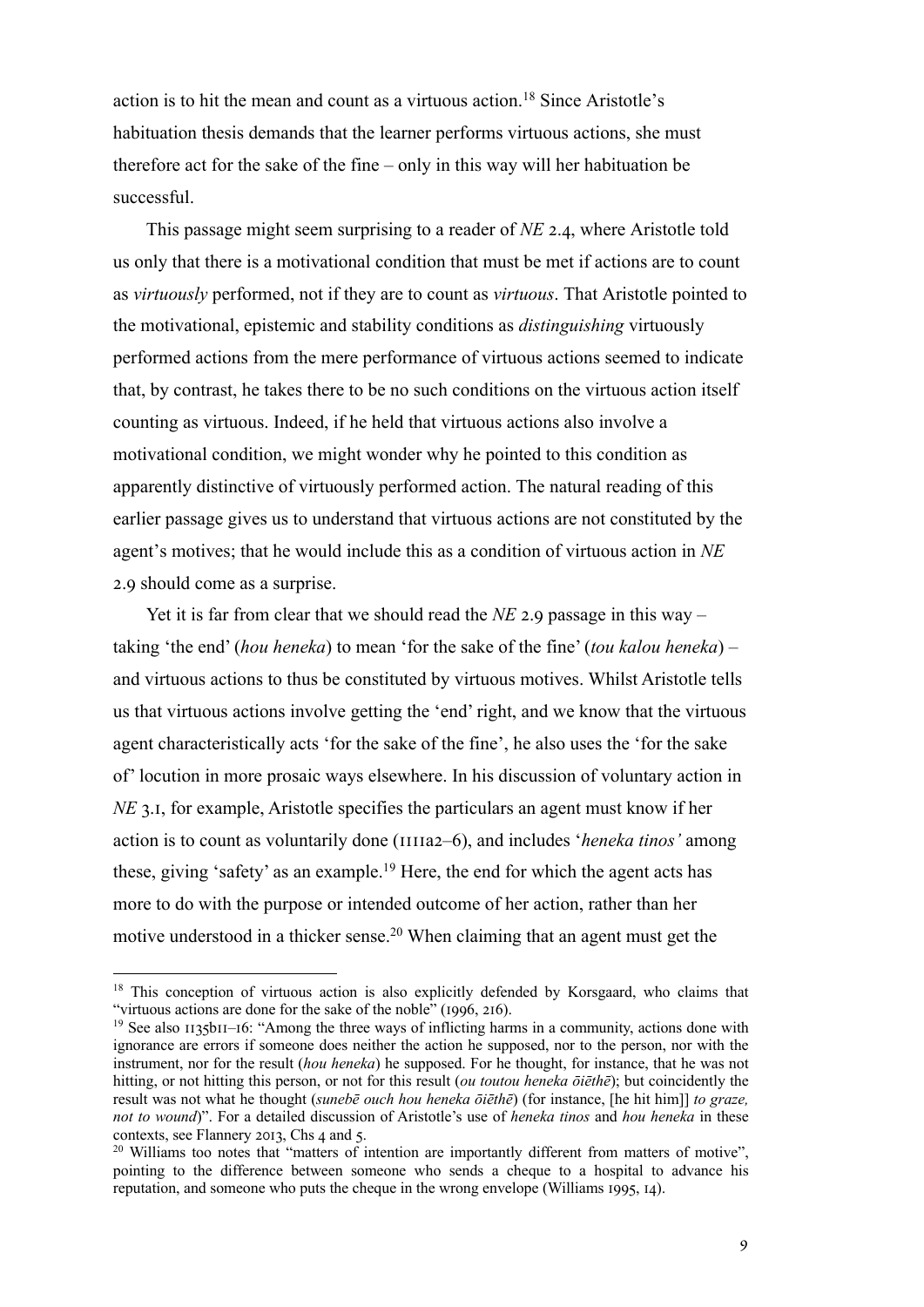'end' right if her action is to hit the mean, Aristotle might simply be claiming that the agent must intend a certain outcome (to repay her debt, say, or to save the drowning child). So an agent can get the goal right and perform a mean or virtuous action, quite independently of whether she is motivated by the fineness of so acting.

Jimenez herself acknowledges that Aristotle speaks of both the ends of actions and that-for-the-sake-of-which we act in a variety of ways. She considers whether a young learner, practising a generous action such as sharing her sandwich, might get the goal right, in aiming at sharing her sandwich, but do so not because she thinks it fine, but because she finds it pleasant. She claims however that "the ultimate goal is not the action itself but 'pleasure or gain" (Jimenez 2016, 23), and these cannot be the kinds of goals Aristotle has in mind. Yet we can also imagine the case of a child sharing her sandwich because she wishes to be obedient, or because she wants to please her brother. It is not clear that these motives should ultimately reduce to 'pleasure or gain', or that Aristotle would rule these out as contributing to the success of the learner's habituation. Indeed, there seems to be a great difference between a child who acts to be obedient or to please others, and a child who acts merely for the sake of some personal gain, and many would say that the former stands a greater chance of success in her moral development than the latter. On the Virtuous Motives view, however, insofar as neither learner acts for the sake of the fine, both would be equally unsuccessful.

The texts, then, do not demand that we conceive of virtuous actions as constituted by virtuous motives, and that a learner must act with such motives if she is to perform the actions required for successful habituation. In fact, there are good reasons to reject this view of what constitutes virtuous action, which can be brought into view if we turn to the second assumption of the Virtuous Motives view, and the tension between this and Aristotle's own remarks on the learner's development.

### **4 The Structure of Habituation and What Practice Effects**

The Virtuous Motives view is grounded not only in a view of what constitutes a virtuous action, but also in a particular view of the structure of habituation and what the practice of virtuous actions effects. It assumes, implicitly, a certain picture of the

For further discussion of Aristotle's conception(s) of the 'end' of action, see Whiting 2002, 278 f., Vasiliou 2011, 182 f.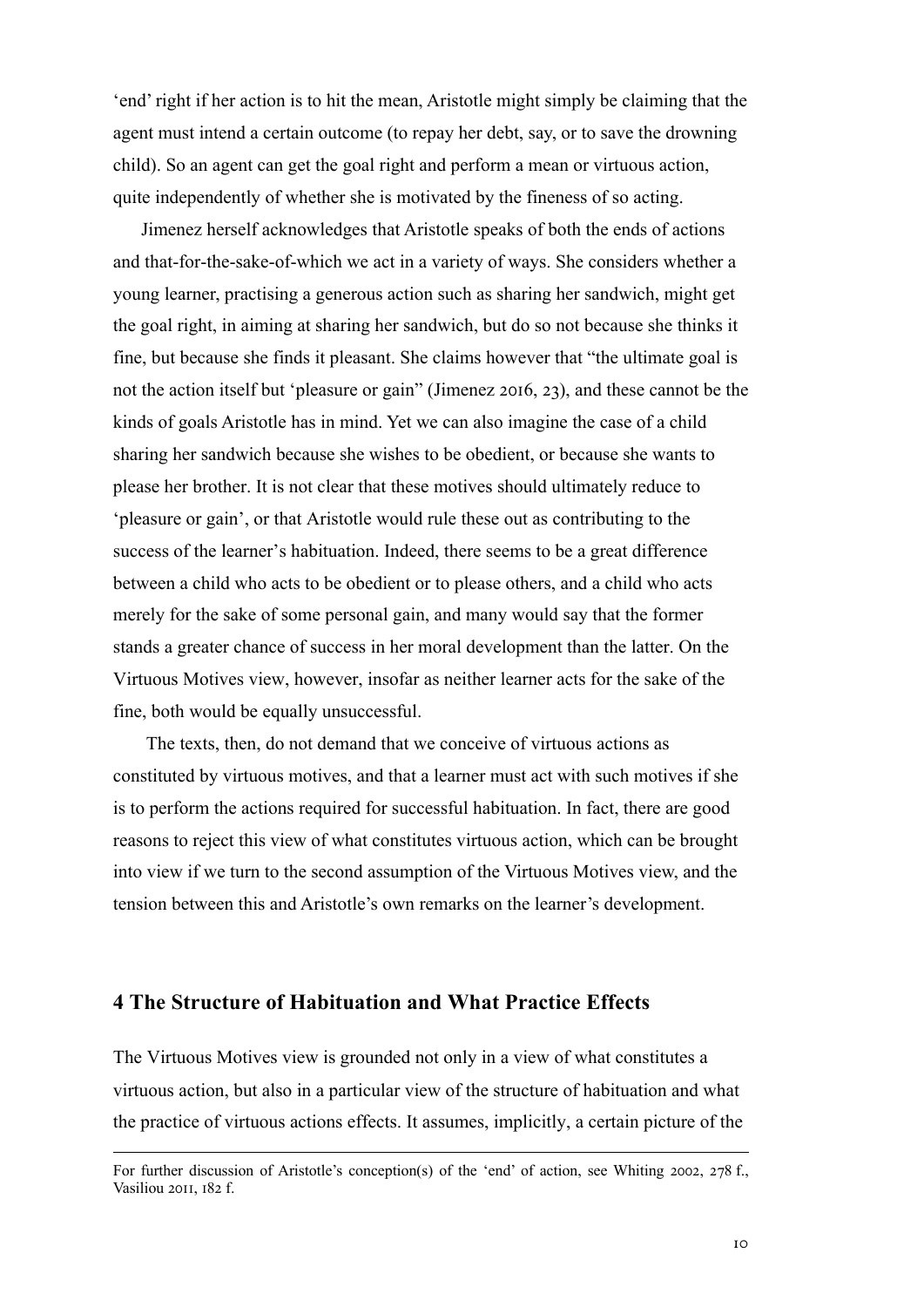very nature of moral habituation; a picture that has found (at least implicit) endorsement in the wider literature. What is this picture?

It is uncontroversial that, for Aristotle, we must practise virtuous actions if we are to acquire virtuous dispositions. Since, on the Virtuous Motives view, virtuous actions are constituted by virtuous motives (acting 'for the sake of the fine'), if the learner is to practise virtuous actions, she must be able to apprehend the fineness of virtuous action, and be motivated by this quality *antecedent to her practice.* She must be able to recognise, and be motivated by, "the fact that it is the [fine] thing to do in the circumstances" (Jimenez 2016, 26), and then act accordingly. The structure of the process, then, is as follows: an agent possesses an antecedent virtuous motive, and it's acting with this motive that she practises. Acting with such a motive, of course, isn't yet a stable disposition of the learner, and thus what the learner's practice would appear to effect is the making more stable, more reliable, this way of acting. On the Virtuous Motives view, what is important about the learner's practice is that, through repetition, this way of acting – which includes a way of being motivated – gets established as a disposition.<sup>21</sup>

This assumption about the structure of the habituation process and what the learner's practice effects might seem to follow simply from the conception of virtuous action assumed by the Virtuous Motives view. But I take this picture of what practice effects to serve also as an independent assumption of the view. This we can see if we reflect on Jimenez' argument that on a 'motivationally neutral'

 $2<sup>1</sup>$  As noted previously, the assumption that the aim of practice is to make more stable or reliable whatever is practised, and that the efficacy of practice is to be explained in terms of the mechanism of repetition is not often made explicit. Lawrence, however, in attempting to spell out what he takes to be the central principles of Aristotelian habituation attributes to Aristotle the principle 'Like State from Like Activity' (LSLA), and identifies as a key feature of this principle: "(R) *the natural effect of activity repetition*: it is a natural, and supposedly obvious, bedrock fact about human nature (and some other organic natures) that, for a certain range of human activities, *repeatedly doing the activity as qualified in a certain way results in the disposition so qualifiable* (itself a disposition to do acts so qualified), i.e. LSLA; and further that such repetition is the only way in which dispositions in these areas are formed. *These facts underwrite a notion of practice – of the possibility of attaining competence by practice, and of the necessity of practice in its attainment* (see 3.5, 1114a9–10)"  $(Lawrence 2011, 246, my emphasis).$ 

This notion of practice is implicit, however, in many accounts of Aristotelian habituation. It is an assumption, certainly, that underpinned the now unpopular 'mechanical' accounts of Aristotelian habituation (see, for example, Grant  $1885$ ,  $480$  f.,  $484$ ; Stewart  $1892$ ,  $170$  f.), but emerges even in criticisms of mechanical views. For example, whilst stressing that habituation cannot be a 'mindless' process, Curzer concedes that: "*It is easy enough to see how performing virtuous acts can provide dispositions of virtuous action*. […] But the acquisition of the two remaining components of virtue seems mysterious. How do we acquire the ability to identify virtuous acts? How do we come to desire virtuous acts for their own sake? (2012,  $318$  f., my emphasis). That Curzer takes the emerging disposition to act to be easily explained by the practice of virtuous actions suggests a picture of habituation in which the practice of actions simply results in a tendency to so act. For strong emphasis on the importance of repetition, see also Lear 1988, 169.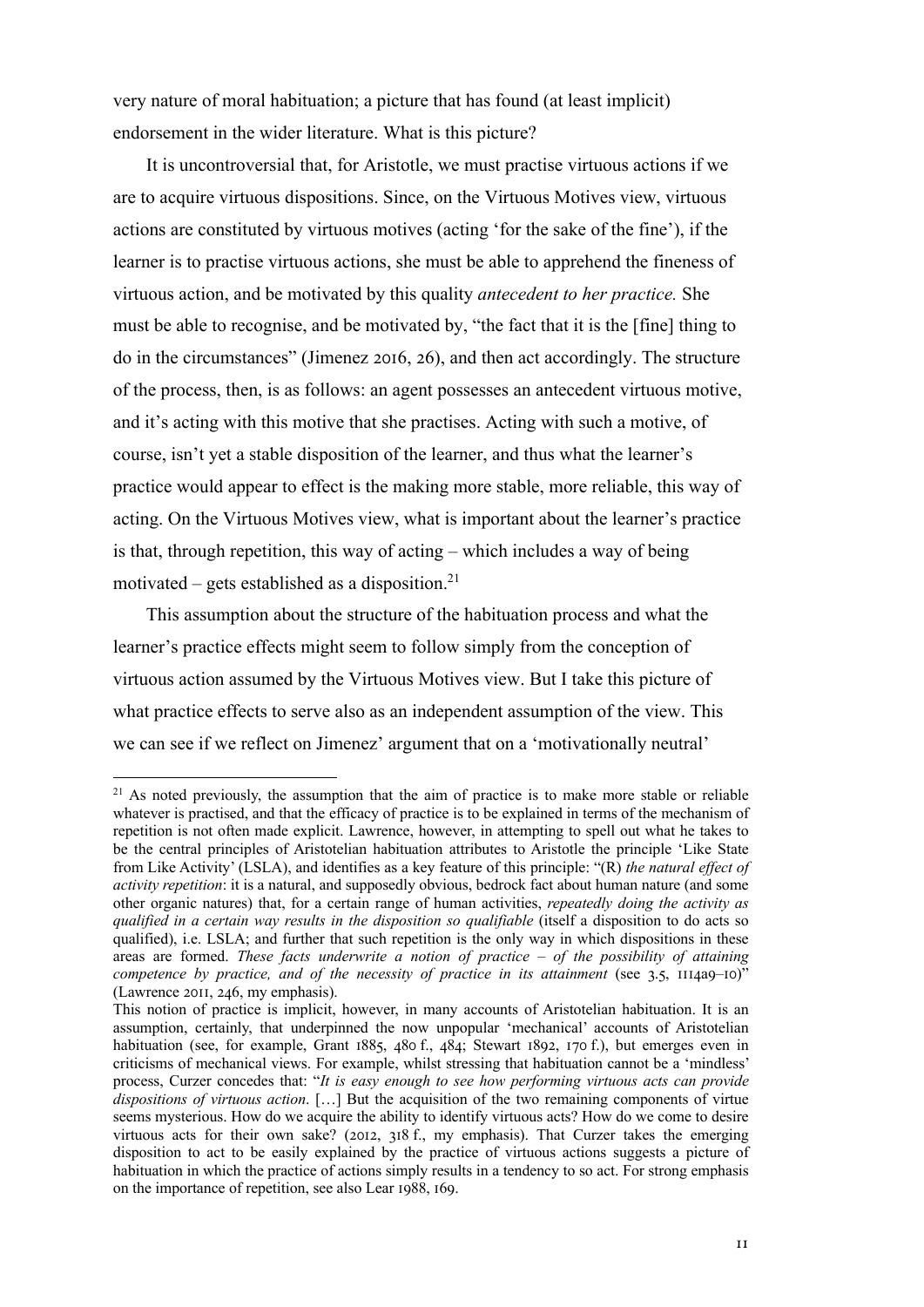conception of the learner's action, it is mysterious how an agent who acts with motives that differ from those of the virtuous agent could ever acquire virtuous motivational dispositions as a result of her practice. For the mystery, it seems, arises if we assume that all the learner's practice achieves is the making stable of whatever way she acts when she practises. If, on the other hand, we thought that her practice – that is, her *very doing of these actions* – afforded something more than the making stable of some way of acting, this might make less mysterious how practice of virtuous actions could yield virtuous dispositions, whether or not the learner acts from virtuous motives.

Now, it might seem as though there is obvious textual support for the thought that what happens when we practise virtuous actions is that a particular way of acting is made stable. Aristotle tells us that the moral virtues arise from habit (IIO3aI7) and emphasises the importance of doing virtuous things 'many times'  $(IIO5b4)$ ; in this way a 'firm and unchanging state'  $(IIO5a33)$  is established. Aristotle, indeed, is all but explicit in claiming that practice establishes a 'second nature', where the analogy with nature is intended to pick out the idea that what gets established is something law-like and deep-rooted.<sup>22</sup> We cannot deny, then, that at least part of what comes about as a result of the learner's practice is that a particular way of acting and being motivated becomes, as it were, second nature. Yet a closer look at Aristotle's remarks reveal it is a mistake to think that this is *all* that the practice of virtuous actions effects, and to conceive of the structure of habituation as the Virtuous Motives view does.

Whilst Aristotle tells us in  $NE$  2.4 that by practising just and temperate actions many times, a firm and unchanging state is established, this is not all he says that such practice effects. Having stated the three conditions of virtuously performed action – that the agent acts (I) knowingly, (2) that she chooses virtuous actions for their own sakes, and (3) that she acts from a stable state of character ( $1105a31-33$ ) – he tells us that in the case of skills these conditions do not count for much except for knowledge, whilst in the case of virtue, "knowing is of no or of little worth, but the other conditions (*ta d'alla*) are not of little significance, but of all significance"  $(II05bI-4)$ . And importantly, "these [two conditions] (*haper*) come about through doing just and temperate things many times" (IIO5b4–5). By performing virtuous

<sup>&</sup>lt;sup>22</sup> See, for example  $1152a30-33$ : "Indeed, the reason habit is also difficult to change is that it is like nature; as Euenus says, 'Habit, I say, is longtime training, my friend, and in the end training is nature for human beings".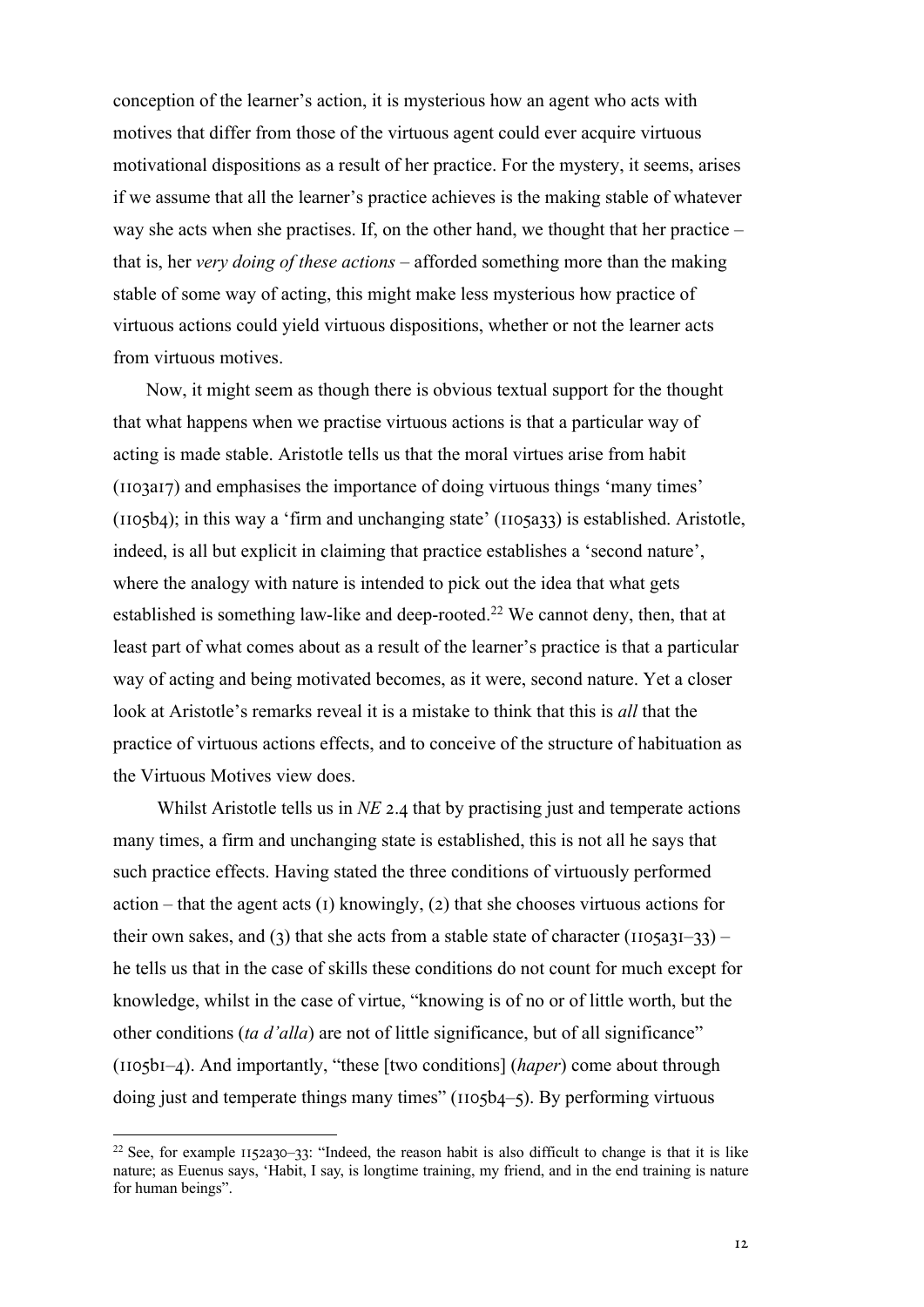actions many times, not only is a stable state established, but the agent also comes to choose virtuous actions for their own sake.

A proponent of the Virtuous Motives view might take this to indicate merely that, through practice, an antecedent but unstable virtuous motive comes to be established as a stable disposition. But the fact that the motivation and stability conditions are listed here as *separate* conditions on virtuously performed action, and are *both* said to arise from the practice of virtuous actions, suggests less that Aristotle takes the practice of virtuous actions to render stable an antecedent virtuous motive, than that it is *through* the practice of virtuous actions that this very motive is acquired.

That virtuous motives are not had antecedent to practice, but rather *result* from practice, is confirmed by two further passages in Books I and Io of the *Ethics* respectively*.* <sup>23</sup> The first appears in a discussion of the suitable student of political science, the subject matter of which is the fine and the just ( $I094bI4-I5$ ). A youth, Aristotle tells us, is not a suitable student of political science, since he lacks experience of actions in general, which are the subject of Aristotle's argument; indeed, lacking such experience he "tends to follow his feelings" (1095a4). The immature agent is contrasted with those who "accord with reason in forming their desires and in their actions (*kata logon tas orexeis poioumenois kai prattousi*)"  $(1095a10)$ , for whom knowledge of political science will be beneficial. After a brief interlude, Aristotle goes on to explain that since we ought to begin from things known to us, not only do we need experience of action in general, but specifically:

we need to have been brought up in *fine* habits if we are to be adequate students of fine and just things, and of political questions generally. For we begin from the that; if this is apparent enough to us, we can begin without also the why. Someone who is well brought up has the beginnings or can easily acquire them  $(1095b4–8, \text{my emphasis}).$ 

However we should understand the distinction between the 'that' (*hoti*) and the 'why' (*dioti*) here, and irrespective of whether there are further reasons that people who are badly brought up cannot be students of political science, what is important

<sup>&</sup>lt;sup>23</sup> The claims made in the wider contexts of these passages have each been subject to interpretive dispute, and in appealing to these passages I do not seek to offer a particular interpretation of the passages, nor to engage with these more global issues. I cite these passages merely as evidence that for Aristotle virtuous motives cannot be antecedent to practice.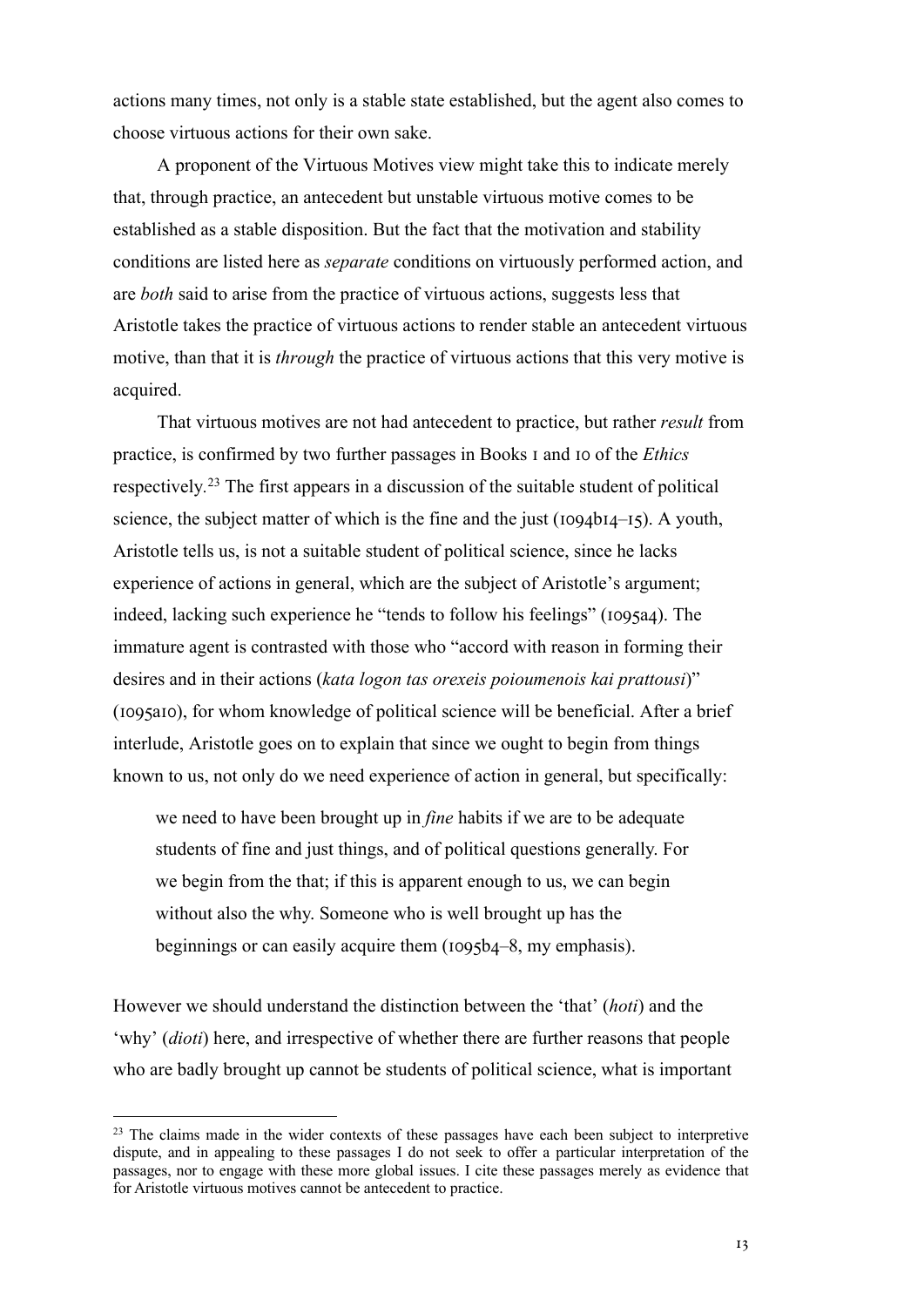for our purposes is that Aristotle indicates here that our knowledge of fine and just things – whatever this amounts to – and our ability to form correct desires in accordance with reason (as opposed to merely living *kata pathos*) is dependent on our having been well brought up. And this, we soon discover, consists in our having practised just and temperate things.24

The second passage appears in the final chapter of the *Ethics,* where Aristotle returns to the topic of moral upbringing. Here he asks whether arguments (*logoi*) are sufficient to make people decent, and argues that whilst they may have the power to stimulate and encourage 'civilised' young people, they will be unable to turn the many towards the fine and good  $(1179b7–10)$ . These many:

naturally obey fear not shame; they avoid what is base because of penalties, not because it is disgraceful. For since they live by their feelings, they pursue their proper pleasures and the sources of them, and avoid the opposed pains, and have not even a notion of what is fine and truly pleasant, since they have had no taste of it  $(1179b1I-16)$ .

The many, unlike the well brought up, are not motivated by the fineness of virtuous action (or the shamefulness of base action), and instead act out of fear of punishment, living in accordance with their feelings. The passage reveals that the failure of the many to be motivated by the fine is due, at least in part, to their 'having not even a notion' (*oud' ennoian echousin*) of this, which in turn comes down to their never having had a taste of it (*ageustoi ontes*).

This passage raises important questions about the possibility of moral reform, as well as the role of argument in both moral upbringing and reform.<sup>25</sup> Irrespective of

<sup>&</sup>lt;sup>24</sup> This is further confirmed by Aristotle's remark in *NE* 1.7, that "the that' is the first thing and the principle (*to d'hoti proton kai archē*)" (1098b2–3) and his implied claim that this is grasped not by induction or perception, but by habituation ( $1098b_7$ –4; see Burnyeat  $1980, 71–73$ ). Once again, it seems that our knowledge of fine and just things is, in an important sense, dependent on our having practised virtuous actions.

 $25$  For a careful reading of this passage, see Kontos 2014, 236–238. As Kontos argues, when Aristotle contrasts the well brought-up and the base, and asks what arguments could reform the latter, he should not be taken to be claiming that these are entirely incorrigible, for he goes on to introduce a tripartite contrast between (i) those who have been well brought-up, who can be encouraged and exhorted towards virtue, (ii) those who disobey and are not naturally well-disposed, who are to be steered through punishment and sanctions, and (iii) those who are incurable. The base who are not incurable cannot be reformed by argument (at least to begin with) but this, Kontos argues, does not rule out the possibility of reform through a change in their habits (followed by what he calls 'rational reorientation'). In any case, Kontos' insistence that a change in habits (effected, presumably, through practice of the right sorts of actions) is a necessary first step in the process of reform is consistent with my claim that for Aristotle possession of virtuous motives is dependent on having engaged in the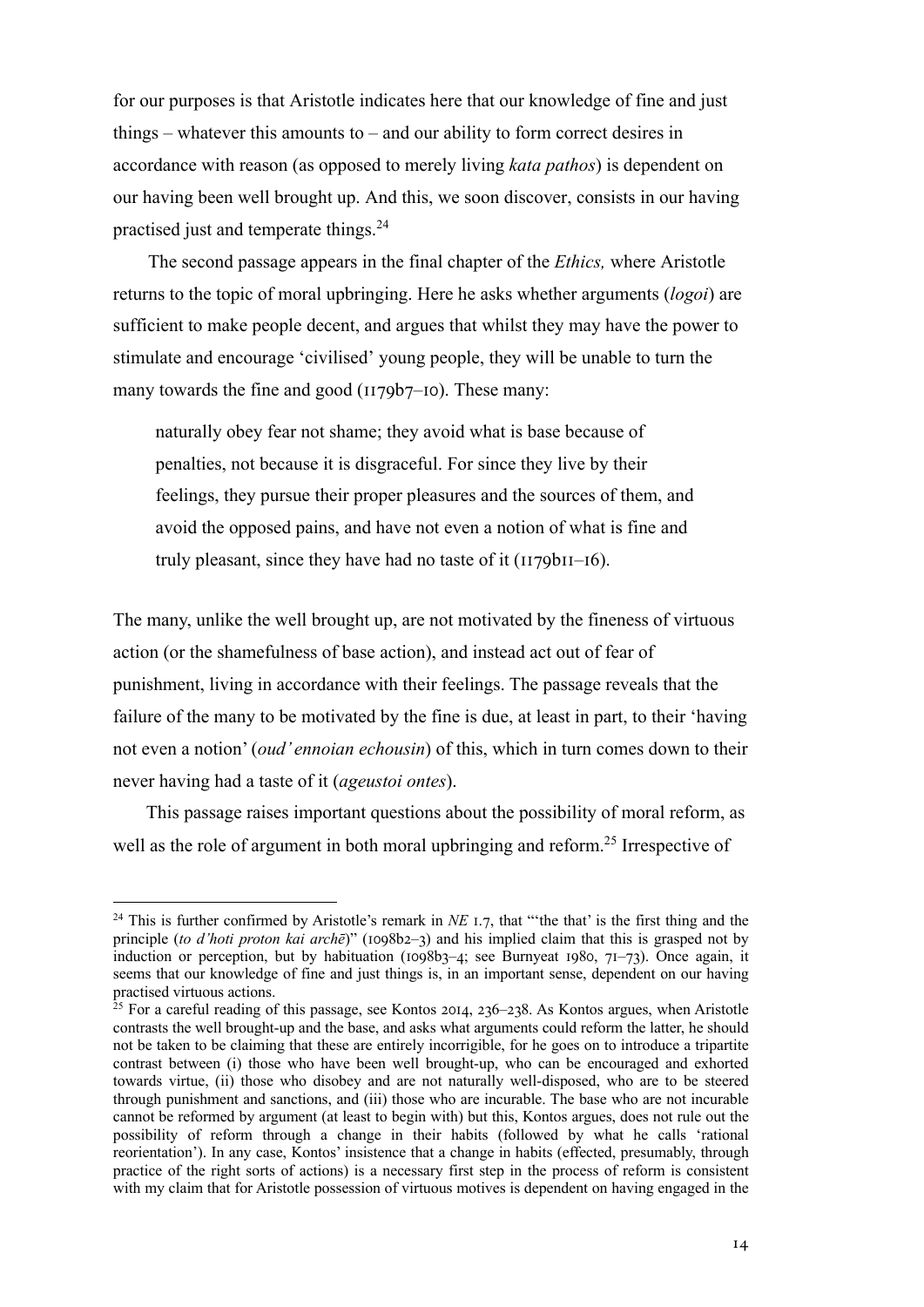what further conclusions about such matters we draw from this passage, Aristotle's claim that the many have had no *taste* of the fine and truly pleasant strongly indicates that it is their failure to have engaged in fine action that explains their failure to be well motivated, the taste metaphor here pointing to the need for firsthand experience.<sup>26</sup> Those who truly love what is fine, by contrast, have been decently guided in the formation of habits ( $1179b9$ ,  $1180a5-8$ ). Aristotle's emphasis on the importance of proper habituation and (continued) engagement in decent practices ( $1179b35ish$ ,  $1180a14-16$ ) implies that such lovers of the fine are those who have practised virtuous actions. The implication, once more, is that our being motivated by the fineness of virtuous action is in some way dependent on our having engaged in such action.

Aristotle's remarks in *NE* I and Io thus suggest that our appreciation of the fineness of virtuous action – where 'appreciation' is something both recognitional and motivational – is importantly dependent on our having practised such actions, and to this extent tell against the assumptions that underpin the Virtuous Motives view. First, since our appreciation of the fineness of virtuous action seems to *result*  from practice, this undermines the second assumption of the Virtuous Motives view, that this appreciation is something the learner has *antecedent* to her practice.27 Moreover, this now gives us reason to decisively reject the first assumption of the Virtuous Motives view, that virtuous actions themselves are in part constituted by virtuous motives. For if the performance of a virtuous action requires that an agent act with a virtuous motive, then the agent's possession of such a motive must be antecedent to her practice, and cannot result from her practice. Since, however, Aristotle's remarks indicate that the practice of virtuous actions *gives rise* to virtuous motives, we should reject the assumption that virtuous actions are constituted by virtuous motives.

right sort of practices. For further discussion of the possibility of and conditions for moral reform, see also Di Muzio 2000.<br><sup>26</sup> If, by contrast, Aristotle had employed a sight metaphor, this would have still indicated the need for

some form of *exposure* to fine action, but allowed that this could come through the observation of others. The taste metaphor, however, implies something stronger, namely that we need to have done these things ourselves.

 $27$  It's possible that having engaged in a certain amount of practice and having thus come to appreciate the fineness of virtuous action, the learner could at some later stage in her habituation begin to perform virtuous actions for the sake of this quality, and from then on practise acting in this way. But Aristotle's remarks strongly suggest that a virtuous motive is not had antecedent to the practice of virtuous actions *simpliciter*; the learner must have engaged sufficiently in virtuous action in order to appreciate the fineness of so acting and be motivated by this quality on future occasions.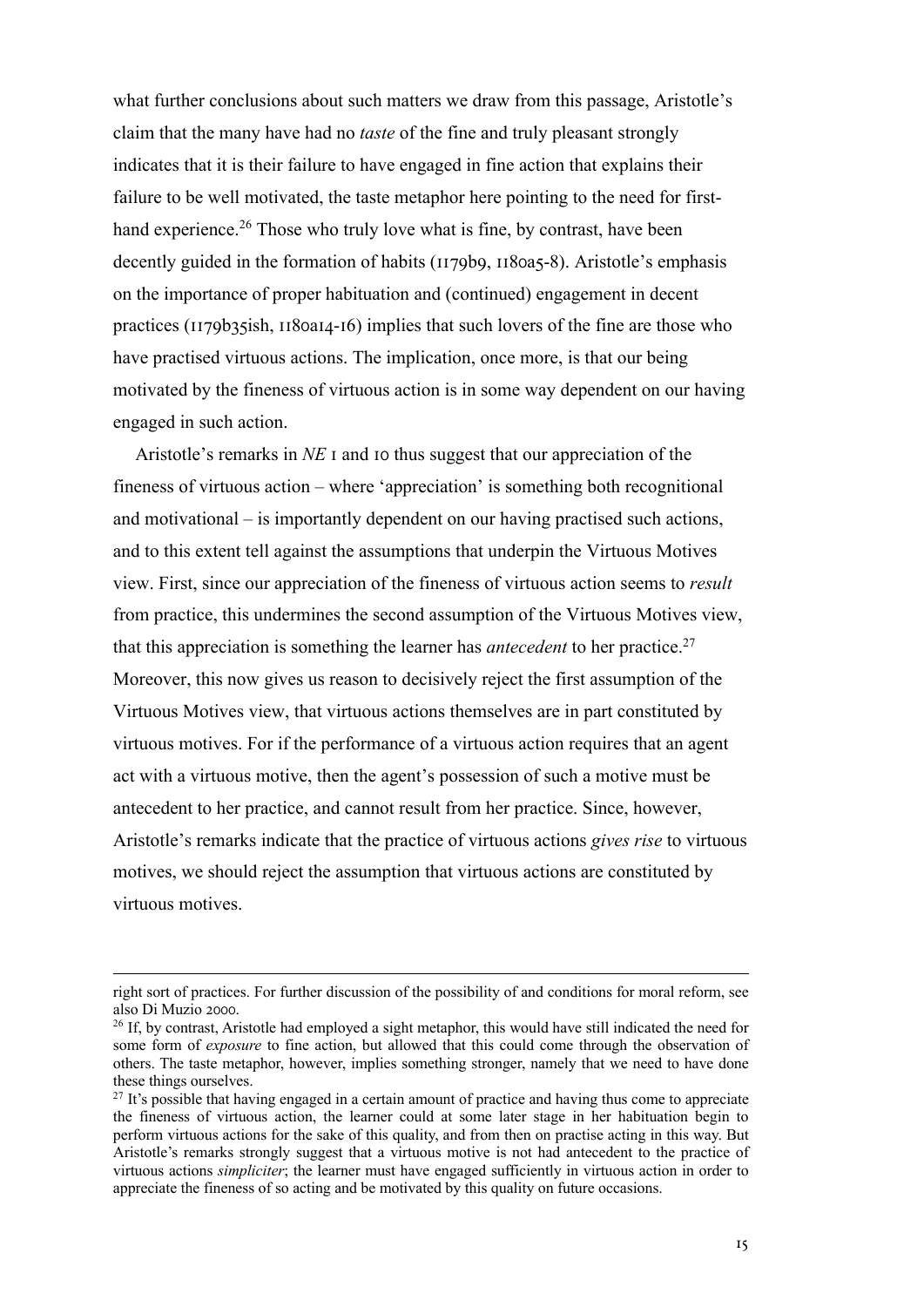But these passages also offer a certain insight into how virtuous motivational dispositions come to be established. For they suggest that the very practice of virtuous actions affords the learner a certain form of *discovery*. Such practice does not simply make stable an antecedent virtuous motive, but is rather the mode by which the learner discovers something of the fineness of such action and this, it seems, can be transformative. Indeed, as I remarked earlier, it is precisely this change that the learner undergoes when she engages in moral habituation that we should be seeking to account for: Aristotle makes clear that the typical source of motivation for the young is not the fine, but rather pleasure or the fear of pain, whilst the upshot of successful habituation is that she will be motivated to perform virtuous actions for the sake of the fine. We want our account of the learner's habituation to explain just how she comes to be motivated in this way. Aristotle's remarks now offer us a clue: there is something, it seems, about engaging in virtuous action which can be revealing to the agent of its value and bring about a change in her motives. What, then, is it that happens when a learner engages in virtuous action and how does this bring about this transformation?

## **5 The Agential Perspective and the Fineness of One's Own Virtuous Action**

The preceding discussion has yielded an important insight into Aristotle's account of moral habituation, namely that there is, for Aristotle, an important asymmetry between the first person, or specifically agential, perspective and the third person perspective, with regard to the development of virtuous motivational dispositions. It clearly matters, for the development of virtuous motivational dispositions, that we ourselves are the agents of virtuous actions, and not just observers of the virtuous actions of others. That is not to say, of course, that there is nothing to be gained from the observation of others, but rather that there is something afforded by the agential perspective that seemingly cannot be gained from a third person perspective.28 What is it, then, with respect to the development of virtuous motivations, that the agential perspective affords?

<sup>28</sup> This is a claim about the *development* of virtuous motivational dispositions, and thus about the moral learner, not the mature virtuous agent. Whether and in what respect there remains an asymmetry between these perspectives for the mature virtuous agent, or whether and in what respect this asymmetry disappears, is not our present concern.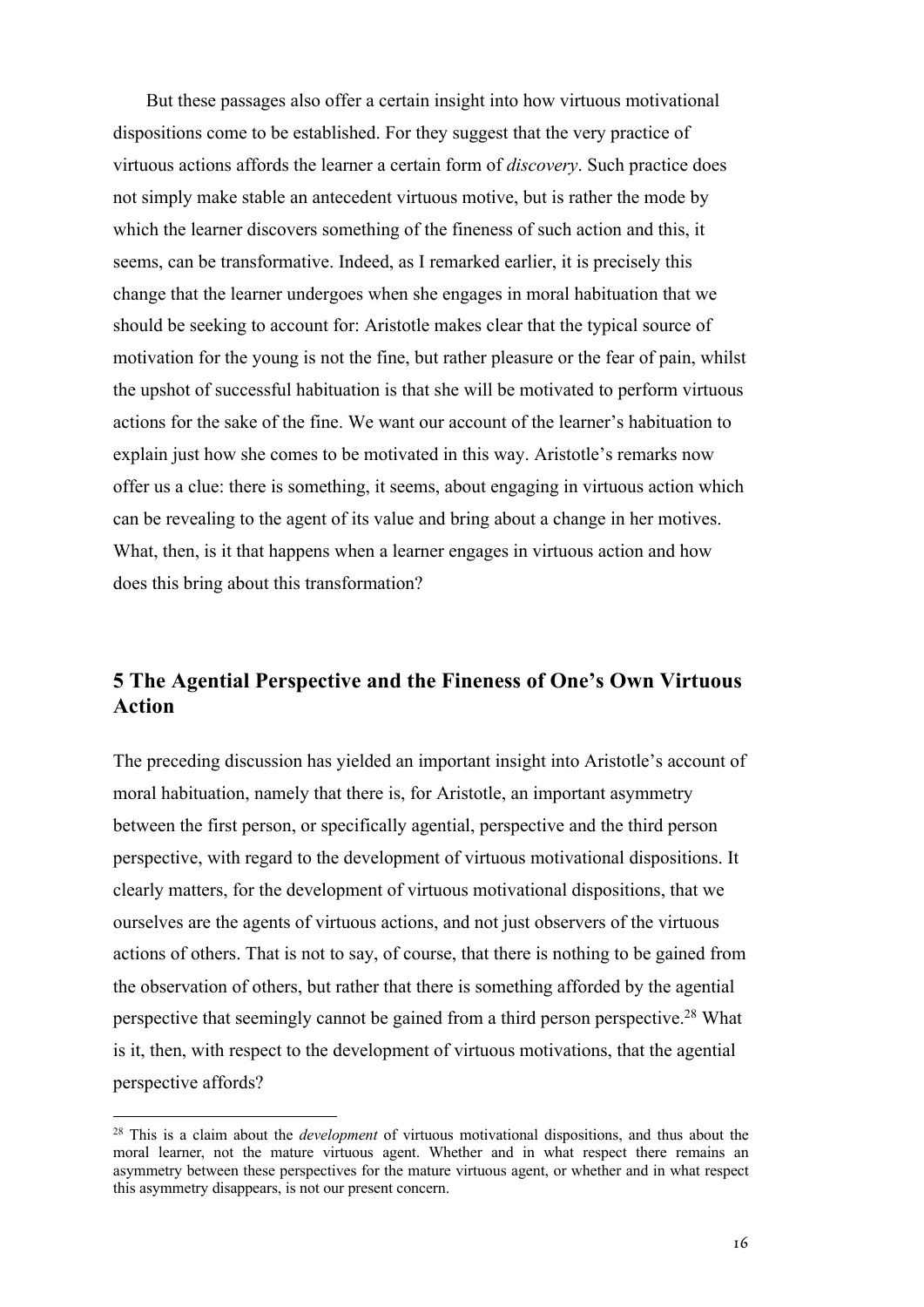#### **4.6 Discerning the fine?**

Before we take up this question, I want to raise an issue in order to set it aside. This is the issue of how a learner comes to possess the ability to discern or recognise the fineness of virtuous actions, for it is clear that not all agents do possess this ability.29 This is an important question, no doubt, for an extended study of Aristotelian moral development; since, however, our immediate concern lies in understanding the asymmetry that our survey of Aristotle's remarks in Books I, 2 and Io has brought to our attention, and since it is not immediately clear that the question of how precisely a learner comes to recognise the fine in action itself develops this idea, I reserve treatment of this question for another occasion. Indeed, a satisfactory answer to this question concerning recognition of the fine would take us beyond the topic of the moral learner and moral habituation which are the focus of this paper. For in order to explain satisfactorily how the moral learner *acquires* the ability to recognise the fineness of virtuous actions, we need some account both of what the fineness of virtuous action consists in, and how it is that an (ethically mature) agent grasps this quality, whether in general, or specifically in the case of virtuous action.<sup>30</sup> For the purposes of this paper, I wish only to make the following point about the ability to recognise the fineness of virtuous actions and the cultivation of this ability.

 $30$  See Charles 2017, 121, who likewise acknowledges the need for further investigation.

<sup>&</sup>lt;sup>29</sup> For Aristotle fineness is a property of virtuous actions ( $1099a7-15$ ;  $1099a21-24$ ;  $1109a30$ ,  $1116a10-12$ ;  $1120a1I-I5$ ). In identifying virtuous actions as fine, then, the virtuous agent has not merely come to attach a certain concept – 'being fine' – to certain actions (whether as a result of being told that those actions are fine, or having been praised for performing such actions, and so on), but is able to discern what for Aristotle is a real quality of such actions. In this way, Aristotle's realism makes the task of explaining how the learner acquires this ability all the more demanding, for what needs to be explained is how such a discerning ability is acquired.

On what the fine consists in, Aristotle does tell us, in the *Metaphysics*, that the fine is associated with qualities such as order (*taxis*), symmetry (*summetria*), definiteness or boundedness (*to hōrismenon*) (*Met*. 1078a36–b1). In ethical contexts, the fine is also connected with worth (*axia*) and fittingness (*to prepon*) (EE 1249a8–10; *Topics* V 5 135a13). Noting this, various scholars attempted to show how these qualities are also manifested in virtuous actions, which have the quality of being fine; see especially Richardson-Lear 2006, and also Cooper ([1996] 1999); Coope 2012, 155 f.; Moss 2012, ch 8; Cagnoli Fiecconi 2016, 416 f. For further discussion of the fine in virtuous action, see also Irwin 1986, 2010, 2011; cf. Rogers 1993.

With respect to the issue of how an ethically mature agent grasps the fineness of virtuous action, at least two issues need to be addressed. First, there is the question whether a grasp of what we might call the fine-making features of an action is sufficient for a grasp of the fine, or whether this grasp must be mediated in some way by a grasp of these features *as* appropriate, or proportional, and so on. Second, there is the question whether an agent's grasp of the fine, especially with respect to virtuous action, is perceptual or intellectual; the texts seemingly provide evidence for both (compare *NE*  1170a7-11, Pol. 1341a14 and *NE* 1168b33-34). This in turn raises the question of what the distinction between a perceptual grasp and an intellectual grasp of the fine would amount to; a satisfactory answer to this question would require, amongst other things, an examination of the fraught issue of Aristotle's conception of the intellect and its role in grasping ethical principles.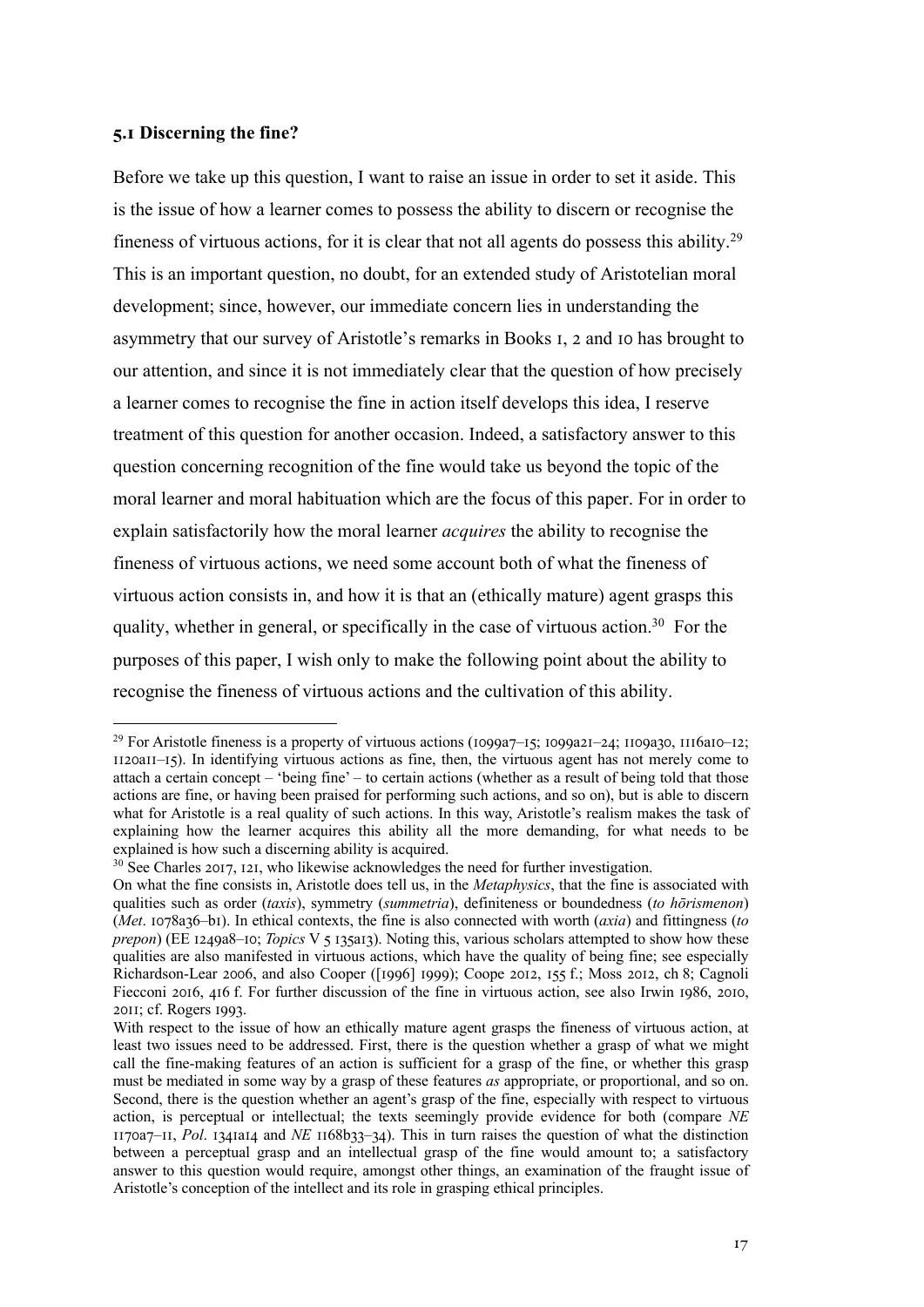(I) Since for Aristotle what counts as a virtuous action varies according to the situation, what counts as a fine action will likewise depend on the particulars of the action and situation. It is reasonable to suppose that the agent's ability to recognise the fineness of a given action will be importantly dependent on her awareness of the particulars of the action, in virtue of which it is fine, and the relations such features bear towards one another. We might call these the 'fine-making' features of the action. Aristotle, of course, does not offer concrete examples, but drawing on his remarks on magnificence, we might suppose that in order to see a particular magnificent action as fine, the agent must be aware, say, that a foreign visitor is arriving  $(1123a2-3)$ , that it is customary to receive visitors with a feast, that she has the resources to host the feast ( $\text{II22b23-25}$ ) and so on; that the cost of the feast will reduce the amount she has to spend on herself will, by contrast, appear irrelevant to her ( $1122b9-10$ ). In another situation, she must be aware that a beautiful ball will bring as much – or even more – pleasure to a child than an object of great monetary worth (II23aI4-I6). Without some form of awareness, at least, of these various features of the action and situation, it is hard to see how an agent could correctly discern the fineness of the action in question. As noted above  $(n.31)$ , whether in simply seeing (together, perhaps, and not merely in isolation) the fine-making features of the action in question the agent thereby sees the action as fine, or whether she needs to see these features *as* appropriate, or proportional, and so on, is a question for another occasion.

 $(2)$  If an agent's ability to recognise the fineness of virtuous actions is dependent on her awareness of the morally relevant or 'fine-making' features of such actions in given situations, we might reasonably wonder how the learner's ability to recognise such features is cultivated. I have argued elsewhere for an account of Aristotelian habituation as involving the emulative imitation of a virtuous agent, according to which such imitation involves not only close attention to the action of a (virtuous) role model, but also the adoption of the (virtuous) agent's perspective.<sup>31</sup> In adopting the virtuous agent's perspective and attempting to see things as the virtuous agent does, the features of an action in which its fineness is manifested are brought into view. In response to the question of how a learner could come to see those

<sup>&</sup>lt;sup>31</sup> I acknowledge there is a further question as to how a learner recognises a model as appropriate, when she herself is not virtuous, and suggest that this problem (and thus, perhaps, its solution) is parallel to the problem of how we might identify experts when we are not expert ourselves. In any case, Aristotle himself does not appear to be concerned by this issue, for in the *Rhetoric* he simply asserts that the virtuous are objects of emulation, particularly for the young  $(1388b10–H)$ .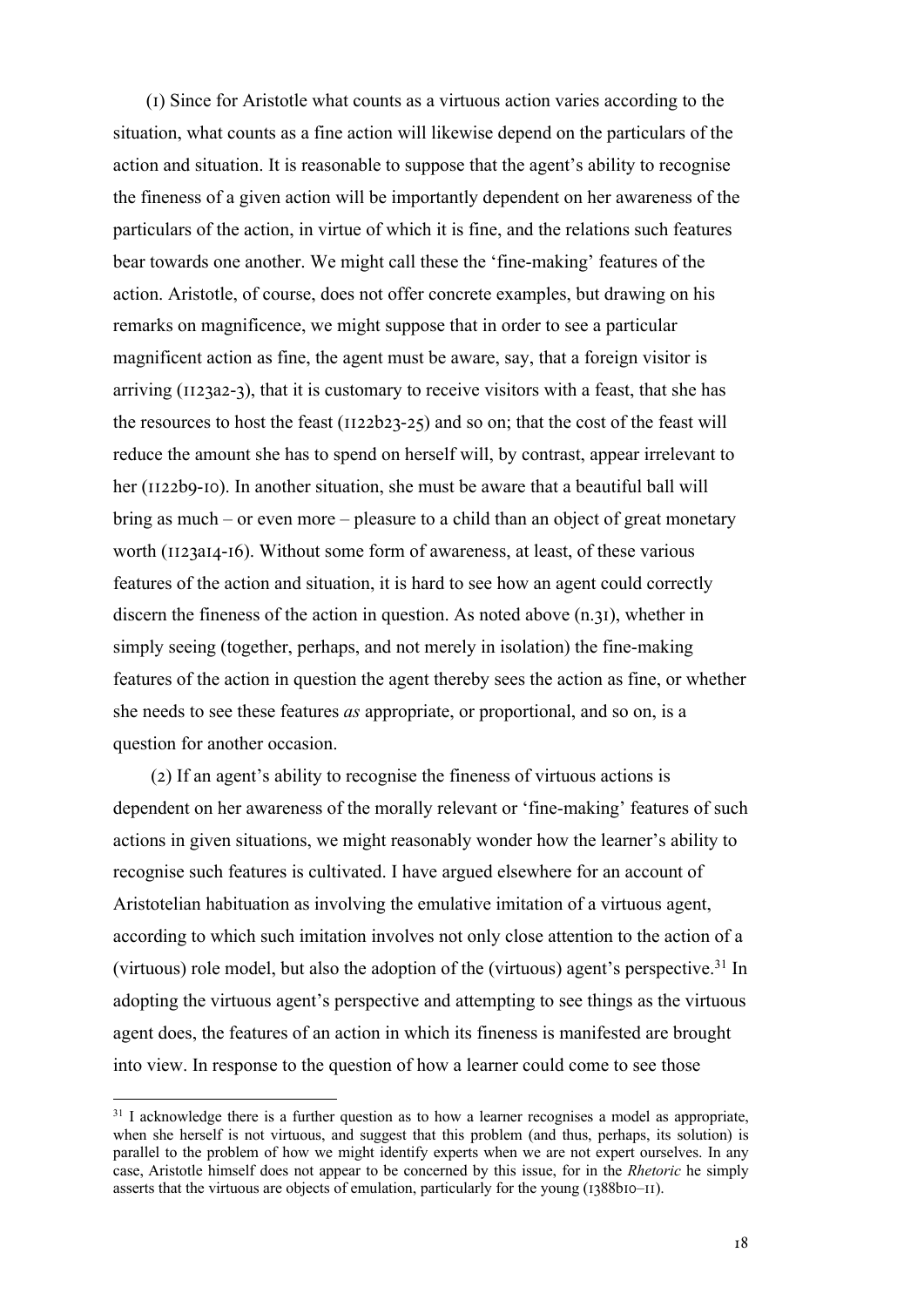things that are salient to the virtuous agent, it is important to recognise that the learner is not alone in this process. For the virtuous agent should not be seen as a passive model, but rather – like a teacher of skill – active in guiding the learner and drawing her attention to those things that are important about a given situation (see  $II$ o $3b8-14$ ; Hampson 2019). Hence, indeed, Aristotle's emphasis on the importance of friends in Books 8–9 and the larger community in Book  $I_0$ .<sup>32</sup> This, then, provides the outline of an account of how a learner comes to be in a position to see the fine in action.

#### **4.; What does the agential perspective afford?**

Our present concern, however, is the question of what the agential perspective affords with regards to the development of virtuous motivational dispositions, and why, with regard to the development of such dispositions, it matters that we ourselves are agents of virtuous actions. There are two main interpretive options, one stronger, one weaker.

*Option I. Recognition of the fine in action* as such. One explanation of why it matters, with respect to the development of virtuous motivational dispositions, that we ourselves are agents of fine actions would be to claim that there is an asymmetry between the agential perspective and the third person perspective in how we come to recognise the fine in action as such.33 This would in turn account for the asymmetry between the two perspectives with regard to the development of virtuous motivational dispositions, on the grounds that proper motivation depends on our recognition of the fine in action. On this view, someone who has not engaged in at least some fine action would be unable to recognise the fine in action at all, let alone be motivated by it. Our ability to recognise the fineness of others' actions would be dependent on our first having recognised it in, or through, our own action. This is a strong claim, then, though not thereby implausible. It appears to be consistent, at least, with the intimation in Book I that our knowledge of fine and just things is in some way dependent on good upbringing and the practice of virtuous actions, and

 $32$  For an alternative, though not incompatible, account of how the ability to discern fine actions is developed, see Cagnoli Fiecconi 2016 who constructs an account of how musical education enables learners to perceptually discern fine actions and characters.

<sup>&</sup>lt;sup>33</sup> Whatever more detailed account one might offer of this process, as acknowledged in Section 5.1. Note that this is a claim only about the fine in action; it is implausible to suppose that one must have engaged in virtuous action in order to recognise the fine in any domain, such as painting or poetry.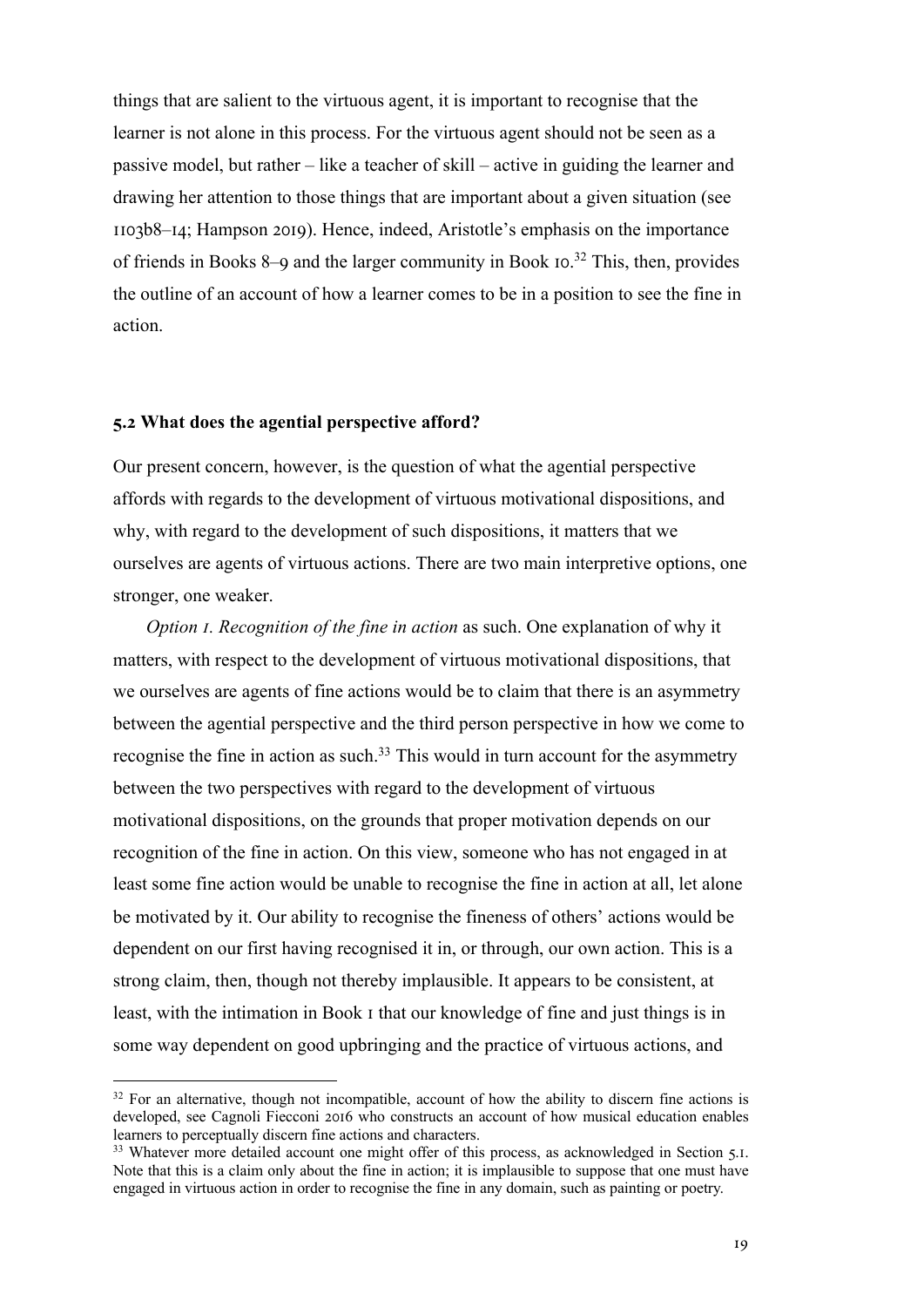the claim in Book Io that the many have 'not even a *notion*' of the truly fine and pleasant. Yet since it is the claims in these passages that we are, in part, trying to understand, we cannot simply cite these passages as support for a particular interpretation of them.

In order positively to recommend this stronger interpretive option, we might hope both for further textual support,  $34$  and some account of why our very recognition of the fine in action can come only through the observation of our own actions, and not the observation of others. Indeed, this suggestion is in some apparent tension with other features of Aristotle's ethical theory. For he claims in *NE*  9.9 that "we are able to observe our neighbours more than ourselves, and to observe their actions more than our own" ( $1170a33-35$ ); why, given this, would he maintain that recognition of the fine cannot (first) come through observation of others actions? Moreover, Aristotle elsewhere appears to suggest that our ability to recognise the fine in action can be cultivated through other modes. For in *Politics* 8 he claims that musical education helps us to recognise (or discern, *krinein*) the fine *not only in* 

<sup>&</sup>lt;sup>34</sup> There might appear to be tangential support from a remark on musical education in *Politics* 8. Here Aristotle takes up the question of whether, and to what end, musical training should be included in the education of the young. In *Pol.* 8.5 Aristotle raises a challenge for any view of the purpose of music: whether it is for the sake of amusement, the cultivation of character, or intellectual enjoyment, why should the young be taught to play music themselves? Having explained the particular benefits of music for the cultivation of character, Aristotle concludes that children should indeed be taught to sing and play themselves, on the grounds that "it is difficult if not impossible for people to become excellent judges of performance if they do not take part in it (*hen gar to tōn adunatōn ē chalepōn esti mē koinōnēsantas tōn ergōn kritas genesthai spoudaious*)" (Pol. 1340b24–25). One might suppose that an analogous claim could be made in the case of virtuous action: it is difficult, if not impossible, to become excellent judges [of the fineness] of virtuous action*,* if we have not taken part in it. Yet it is unclear whether we are licensed to assume this analogous claim (and to suppose, moreover, that it is *fineness* and not some other aspect of virtuous action that practice would make us excellent judges of). Indeed, there are textual reasons for doubting whether Aristotle meant this claim to extend beyond the case of music. For Aristotle earlier claims that we do *not* always need to be trained in a given craft in order to be excellent judges, citing building as an example: he who uses a house is a better judge than the maker (*Pol. 1282a18–23*; see Kraut 1997, 199). Indeed, on Kraut's interpretation of Pol. 8.6 Aristotle's point is not that a performer has access to some feature of musical performances that are inaccessible to a listener; Aristotle's point is rather that "it will be difficult or impossible to [become an excellent judge of music] unless one takes pleasure in the right sorts of music when one is a child – a goal that is most easily achieved if one learns an instrument" ( $1997, 200$ ). Interestingly, Aristotle claims in *NE* 10.5 that we "discern each thing better (*mallon gar hekasta krinousi*) and more exactly (*exakribousin*) when our activity involves pleasure" (1075a31-32), supporting the thought that the pleasure taken by the agent of fine actions contributes to her discernment of the fine in action. Yet this claim requires an important qualification; a qualification, moreover, which prevents us from citing this passage in support of our first suggestion as such. The pleasure that increases our discernment is specifically pleasure proper to the activity; the pleasure that would improve our discernment of virtuous activity must be pleasure proper to virtuous activity, namely pleasure taken in the fineness of virtuous activity (*NE* 1099a13–15, 1105a1, 1179b25). This being

so, it cannot be that such pleasures are what *first* enables an agent to discern the fineness of virtuous activity, for she must have discerned this quality in order to take (proper) pleasure in it. Pleasure taken in the fineness of virtuous activity could only contribute to the *increased* discernment of the fine; it could not be that which allows for recognition of the fine as such.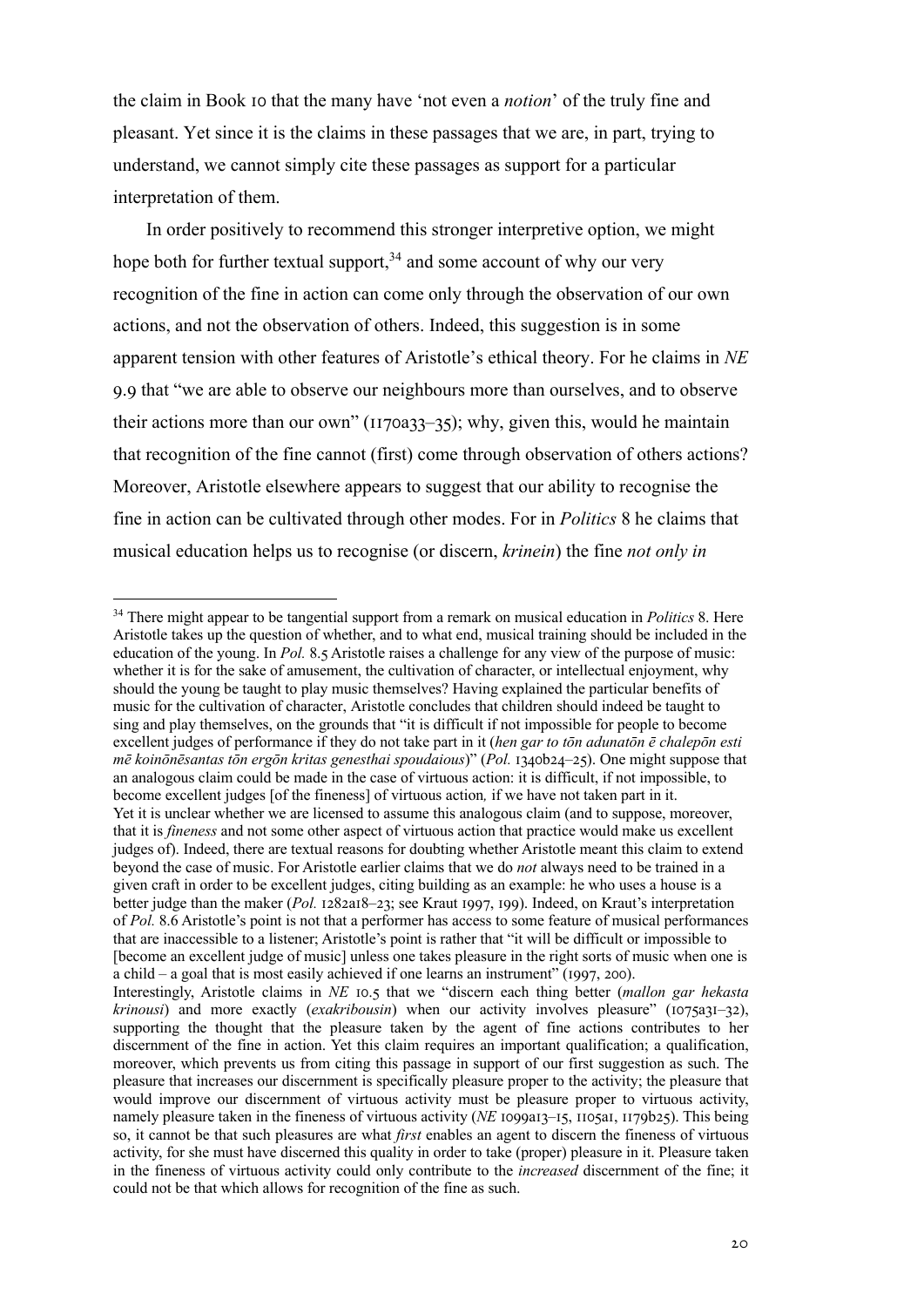*music*, but in actions and character too ( $I340aI5-I7$ ). To resolve the tension between this latter claim and the first interpretive option, one would have to maintain that any contribution to our recognition of the fine made by musical education is necessarily posterior to, and dependent upon, our prior recognition of the fine in or through our own action. These challenges are not insurmountable, but further work would be required to fully defend this interpretive option.<sup>35</sup>

*Option 2. Recognition of the fine in action* insofar as it is motivating. The weaker interpretive strategy is not to posit an asymmetry in our recognition of the fine in action as such, but to begin with the core thesis established in the passages we surveyed, that there is an asymmetry with respect to our being motivated by the fine, between what is afforded by our own performance of virtuous actions, and what is afforded by the observation of others. If we are to act for the sake of the fine, it clearly matters that we have been the agents of fine actions ourselves, and have not merely observed the fine actions of others.

A once popular approach to explaining Aristotelian habituation – inspired in large part by Aristotle's remarks on pleasure and habituation in  $NE$  2.3 – took the habituation process to consist in training a learner to take pleasure in fine actions, whether through the mechanism of association or whether because the habitual, according to Aristotle, is pleasant (*Rhet.* 1369b16–18).<sup>36</sup> The importance of practising virtuous actions is thus explained in terms of the pleasure the learner comes to take in performing virtuous actions, this providing the motivation to so act in the future. Such accounts have rightly been criticised for a number of reasons: they fail to account for the distinctive pleasure the virtuous agent takes in virtuous actions, namely pleasure taken in virtuous actions *qua* fine (see 1099a13; 1179b25–31), and fail moreover to explain how the learner comes to choose virtuous actions *for their own sake* or *for the sake of the fine.*<sup>37</sup> But – and most pertinent for this discussion – they

<sup>&</sup>lt;sup>35</sup> A possible approach might be to claim that there are certain fine-making features of virtuous actions that we can only learn to discern from the agential perspective, and moreover that we need to have first discerned these features through or in our own actions before we can recognise such features in the actions of others. Such a grasp would be necessary for us to benefit from musical education, or indeed the observation of role models. This invites the question, however, what such features might be. There are, certainly, features of virtuous actions which may be more perspicuous to the agent of the action: in the case of courageous action, say, the fearsomeness of the on-coming army may be more perspicuous to the agent than an observer, and the perspicuity of this danger may, for the sake of argument, make the fineness of standing firm more immediately apparent. Yet it is unclear whether or not one could *only* learn to discern a feature such as this from the agential perspective. And what, we might ask, would such features be in other cases, such as the just allocation of honour or money?

<sup>&</sup>lt;sup>36</sup> See for example MacIntyre 1981, 188; Engberg-Pedersen 1983, 182 f.; Lear 1988, 169.<br><sup>37</sup> For recent and comprehensive criticism see Jimenez 2015. See also Hursthouse 1986.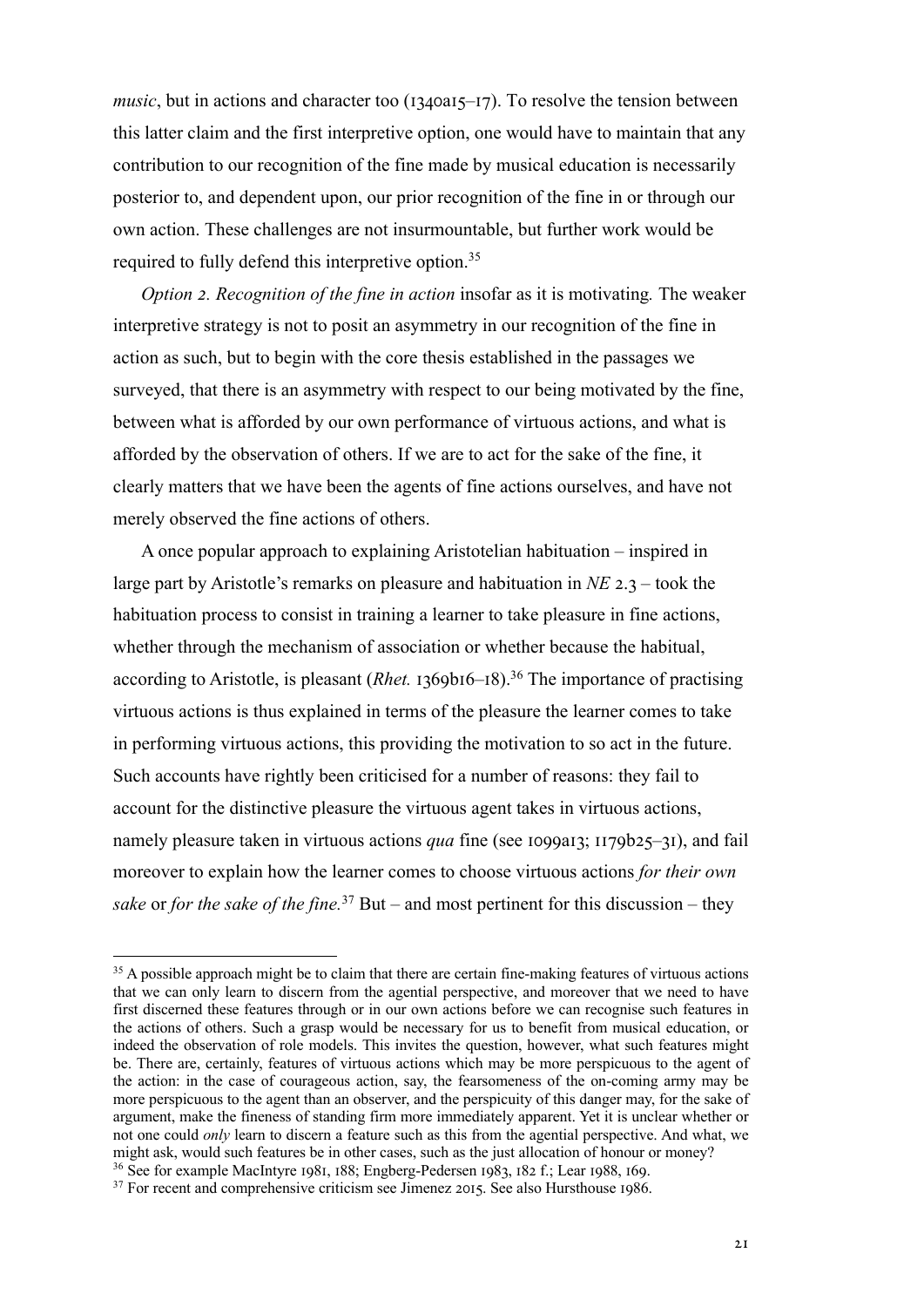also assume a gap between our recognition of the fine and our being motivated by it – a gap that is to be filled by appeal to training in pleasure – and this assumption conflicts with Aristotle's remarks which strongly suggest that to see something as fine is sufficient to find it attractive.<sup>38</sup> Where the object under consideration is a fine action that another has performed, this attractiveness manifests itself in attitudes of praise. Where prospective action is concerned, it is thought that to see a course of action as fine is sufficient to be motivated to perform it; there is no gap between recognition and motivation that needs bridging through training in habitual or associated pleasure.

Those scholars who have advocated for the inherent attractiveness of the fine have not, to my knowledge, raised the question that I am raising, viz. why there is an asymmetry, with respect to the development of virtuous motivational dispositions, between the agential perspective and the third person perspective, and why it is important for the development of such dispositions that we have performed virtuous actions ourselves. For if we accept, as Aristotle's remarks indicate we should, that to see a prospective course of action as fine is to be motivated to perform it, we might reasonably wonder why it is so important that we have performed fine actions ourselves, and not merely observed the fine action of others, if we are to be motivated by this quality. By raising this question we arrive, I submit, at an interesting answer: in order to recognise the fineness of virtuous action *in a motivating way,* we need to have seen the fineness *of our own action*, and not merely recognised the fineness of others' action. There is something, it seems, about recognising the fineness of *our own* virtuous actions that is motivating, in a way that recognising the fineness of another's action – at least in the first instance – is not.<sup>39</sup>

 $38$  See especially Charles 2015, 76 f. Charles draws on his 2006 account of seeing something as pleasant to develop an analogous account of seeing something as fine, that is as 'an attractioninvolving form of thought' or 'a thought-involving form of desire' (Charles 2015, 77).

I have argued in Hampson 2019 that the motivational force of the fine is indicated by Aristotle's remarks on the objects of choice at *NE* 1104b30–32. Here Aristotle lists the fine as one of three objects of choice, alongside pleasure and the beneficial, implying that just as for something to appear pleasant is for it to appear as an object of choice or pursuit, so too for the fine. See also the discussion in *NE*  3.1 of the fine's apparent power to compel us to act ( $\text{III0a4--5, b9--10}$ ).

For other discussions of the inherent attractiveness of the fine, see Richardson-Lear 2006; Taylor 2006, 89 n10; Coope 2012, 157-60; Moss 2012, 210; Charles 2017.

<sup>&</sup>lt;sup>39</sup> Moss 2012 emphasises the importance of an agent's self-awareness in the habituation process, but does not make the point that the recognition of the fineness of one's own actions is motivating in a way that the recognition of another's is not. Moss argues that the "crucial effect of habituation is making one take pleasure in the fine" (208), and this pleasure, she claims, is taken specifically in the "awareness of *oneself* as acting and feeling finely" (208); it is not immediately clear from her discussion whether Moss would agree with my conclusion or not. Certainly Moss does not directly raise the issue of an asymmetry between the first person or agential perspective and the third person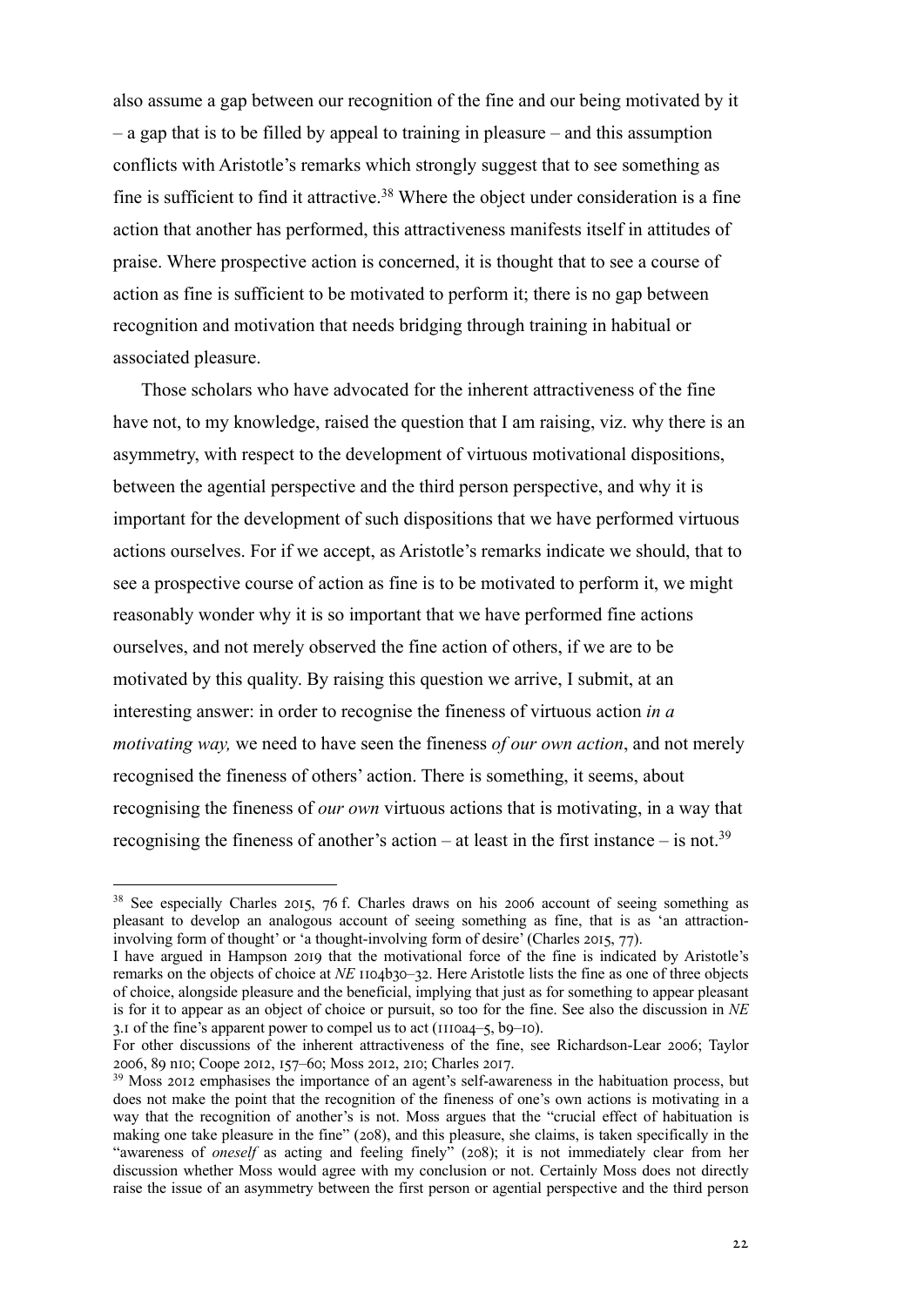There is a further question, of course, as to why Aristotle should think there is such an asymmetry between what is afforded by our recognition of a quality in *our own* actions, and our recognition of a quality in those of another, but this, once again, is a question for Aristotle's psychology more generally. Possible strategies for addressing this question might include, but need not be limited to, the following. (i) Aristotle might suppose that the mode of awareness is (qualitatively) different in the case of the first person or agential perspective and the third person perspective – that the awareness of ourselves takes the form of proprioception, say, and is unlike third person observation – and that this qualitative difference accounts, in some way, for the motivating quality of the former.<sup>40</sup> (ii) Alternatively, Aristotle might appeal to the notion of 'experience', and argue that only in performing virtuous actions (and in being aware of, or reflecting upon, one's own performance) does one gain the relevant experience of acting finely, where such experience accounts for the motivational force of the first person or agential perspective.<sup>41</sup> (iii) Or again, Aristotle might appeal to the content of what is first perceived, and later envisaged, as fine. He might claim, for example, that when an agent is motivated to act for the sake of the fine, what she envisages is not the fineness of an action as such, but the fineness of herself so acting, and for this reason she needs to have previously recognised the fineness of her own performance of virtuous actions.<sup>42</sup> For the present study, however, that there appears to be such an asymmetry is already a significant

perspective with respect to the development of virtuous motivational dispositions. Moreover, when emphasising that the virtuous agent delights in the actions of a virtuous friend as, in a sense, her own, Moss does not consider, as I do below, why it is nevertheless so important that we do these actions ourselves. Moss' account may be compatible with the picture I present, but it is not clearly intended to answer the same questions.

 $40$  See Moss 2012, 217 f., for critical discussion of proprioception as the relevant model for first person awareness here. Yet, as noted above, Moss does not make reference to the asymmetry between perspectives that I have identified, and the presence of this asymmetry may – contra Moss – give us reason for preferring the proprioception model to the third person observational model.

 $41$  This suggestion is consistent with remarks in Charles 2015, though, as noted, since Charles does not raise the question I am raising, his allusions to experience of the fineness of acting are not necessarily intended as answers to this.

<sup>&</sup>lt;sup>42</sup> In support of the thought that a virtuous agent apprehends not simply the fineness of virtuous actions, but also the fineness of her own performance of these, one might appeal to Aristotle's discussion of friendship and benefaction in Book 9. For there Aristotle repeatedly makes reference to the agent and not just the action itself, stating for example that "the benefactor's action is fine *for him"* (*tōi men euergetēi kalon to kata tēn praxin*, 1168a9), or that the decent person sacrifices honours and offices for his friends, "since this is fine and praiseworthy *for himself*" (*kalon gar autōi touto kai epaineton*, 1169a30–1). Aristotle also points out that it is possible for the decent person "to sacrifice actions to his friend, since it may be finer to be responsible for his friend's doing the action than to do it himself" ( $1069a32-34$ ); the action he sacrifices to his friend is presumably a fine action, but the decent person recognises that it will be finer *for himself* to perform another action, namely to sacrifice the performance of that action to his friend.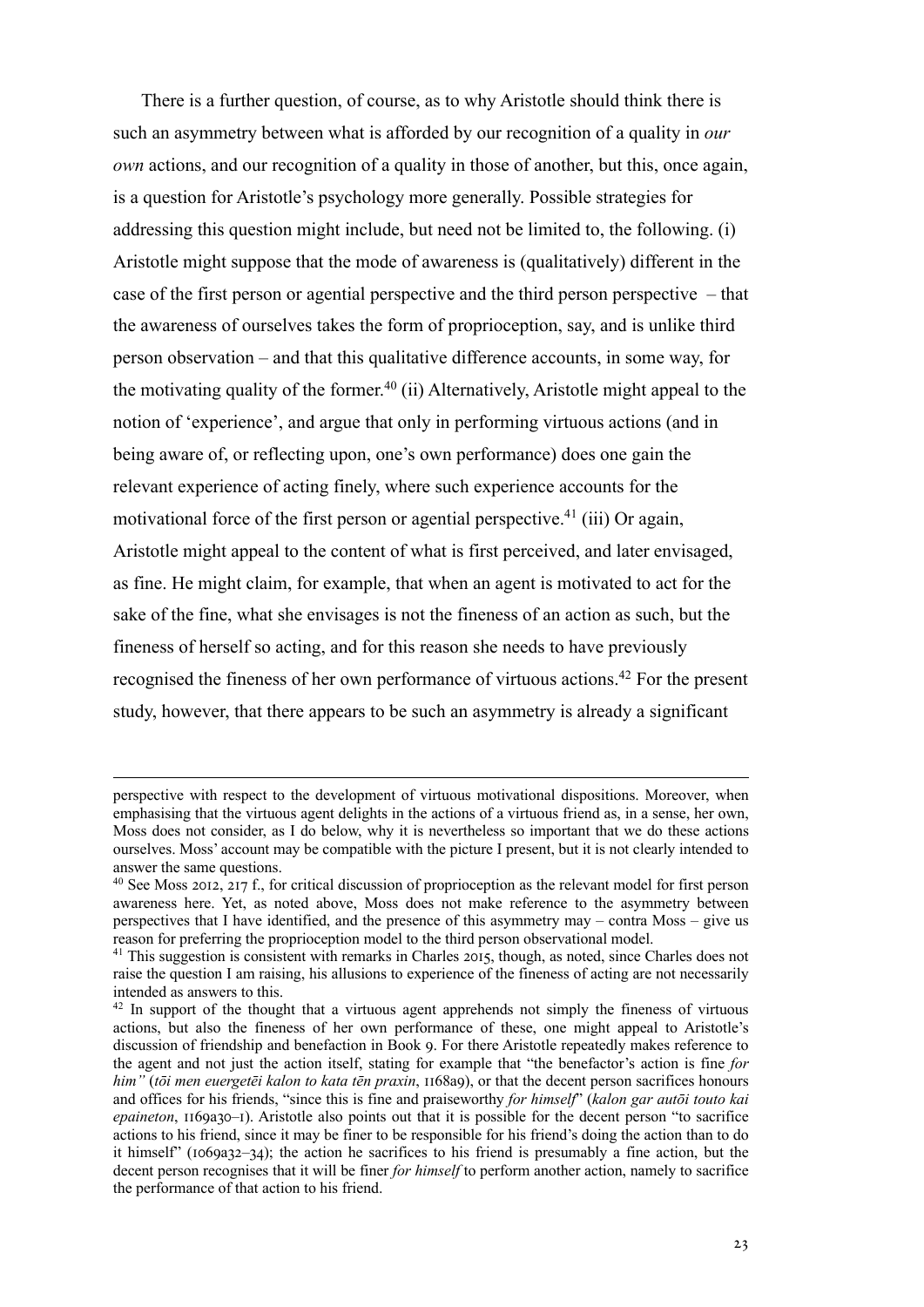finding in terms of advancing our understanding of Aristotle's account of moral habituation, and indeed his moral psychology more widely.

Before I conclude this discussion, I wish to address one final issue. For the claim that the recognition of the fineness of one's own action is motivating in a way that the (initial) recognition of the fineness of another's action is not, raises an interesting question about our *friends'* actions. For Aristotle famously claims that a friend is 'another self' (*heteros gar autos ho philos estin*)  $117$ ob6–7, and says that the actions of the virtuous who are friends are pleasant to the good person since they are decent, and 'his own' (*oikeias*, 1169b35–70a4). Could the recognition of the fineness of our friends' actions be motivating in the way that recognition of the fineness of others' actions is not? That is, could we come to be motivated by the fineness of virtuous actions if we simply observed our friends' fine actions, but did not perform such actions ourselves? The answer, I believe, is no. Aristotle is emphatic that without having *done* virtuous things ourselves, we have *no chance* of becoming good (*ek de tou* mē prattein *tauta* oudeis an oude mellēseie *ginesthai agathos*, 1105b11–12), and this strongly indicates that we could not be successful in our habituation merely observing our friends' actions without engaging in virtuous action ourselves – even if those friends are, in an important sense, other selves. The observation of virtuous friends may be more effective, in other respects, than the observation of mere acquaintances or strangers – whether that is in contributing to our knowledge in general of the fine in action, or in helping us to see things about ourselves – and it may even be the case that as an agent matures, and after she has engaged in sufficient fine action herself, the sense of the boundaries or differences, as it were, between herself and her friend, and her own action and her friend's action, becomes less distinct.43 But Aristotle's insistence that we must engage in virtuous actions ourselves indicates that, for the learner, observation of a friend could not replace what is afforded by her own performance of virtuous actions.

## **6 The Learner's Motives Revisited**

<sup>&</sup>lt;sup>43</sup> Note, too, that Aristotle's claims about the pleasure taken by friends in each other's actions is in the context of a discussion of virtuous – that is, mature – friends, and not the moral learner. Cooper writes that "it is the sense of kinship as it grows up, deepens, and sustains itself within close and prolonged association that the argument relies on" (Cooper  $1977$ , 300).

See Kosman 2004 for extended discussion of the sense in which a friend is another self and, in particular, the thought that kinship can enable "the enlargement of my being"; for, as Kosman explains, as friends we can "constitute a community of shared activity that goes beyond and amplifies the experience of each of us separately" (Kosman 2004,  $148$ ).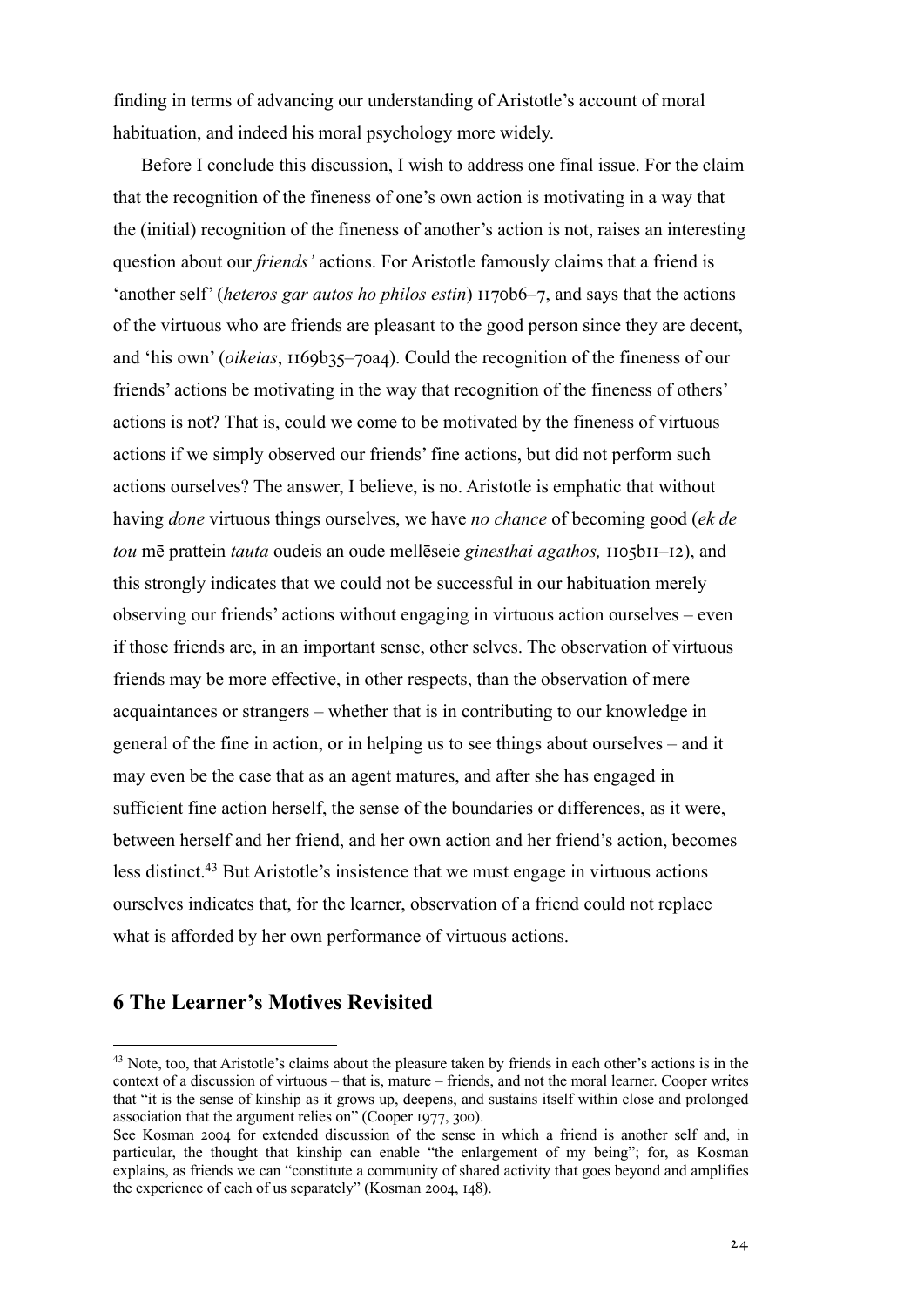I have argued for a picture of the learner's habituation according to which the transformation of the learner's motives is dependent on her coming to recognise the fineness of virtuous actions, and specifically the actions she herself performs. This discovery, and the corresponding transformation of the learner's motives, is dependent on the learner's own engagement in virtuous action. This provides the basis of an answer to the first of our original questions, namely how virtuous motivational dispositions are acquired through the practice of virtuous actions. But what of the second question with which we began, concerning the contribution a learner's existing motivational states make to the success of her habituation? If what is important is that through her practice an agent comes to see the fineness of her own virtuous action, and as a result becomes well-motivated, does it even matter what motive she originally acts with? Will an ill-motivated learner then be just as likely to succeed in her habituation as anyone else? Will the child who acts for the sake of obedience or pleasing others stand no greater chance of success than one who acts for personal gain?

Whilst the account I have presented emphasises the importance of the learner's own engagement in virtuous action, and her recognition of the fineness of her own virtuous actions, it does not follow that the learner's existing motivational states will make no contribution to the development of virtuous motivational dispositions. It is worth noting, to begin with, that in performing a fine action, the learner is not thereby guaranteed to recognise the fineness of her action. And whilst – as noted in Section  $5.1 - it$  is not my aim in this paper to present a positive account of how precisely an agent comes to recognise the fine in action, Aristotle's psychological works point to a way in which a learner's motives might *negatively* influence her ability to recognise the fineness of her virtuous actions. For it is a familiar fact that for Aristotle the states which motivate our action – our desires, *pathē*, and so on – are intentional states:<sup>44</sup> they are of, or about, some object, and in this way occupy an agent's attention, or influence what she attends to, in particular ways.45 In *De Sensu,* 

<sup>&</sup>lt;sup>44</sup> For an extensive discussion of desire in Aristotle, see Pearson 2012. The intentionality of *pathe* is especially prominent in *Rhetoric* 2, in which Aristotle recognises the capacity for *pathe* to influence an audience's judgments and details the kinds of appearances a rhetorician might conjure to give rise to certain emotional states.

<sup>&</sup>lt;sup>45</sup> I use the notions of 'attention' and 'what an agent attends to' in a non-technical way, to pick out what she is aware of (in the relevant sense) or 'has at the forefront of her mind' when she acts. Moreover, in speaking of a learner's attending or not to the features of an action in which its fineness is manifested, I do not mean to imply that to recognise the fine is simply to pay attention to it. Nor is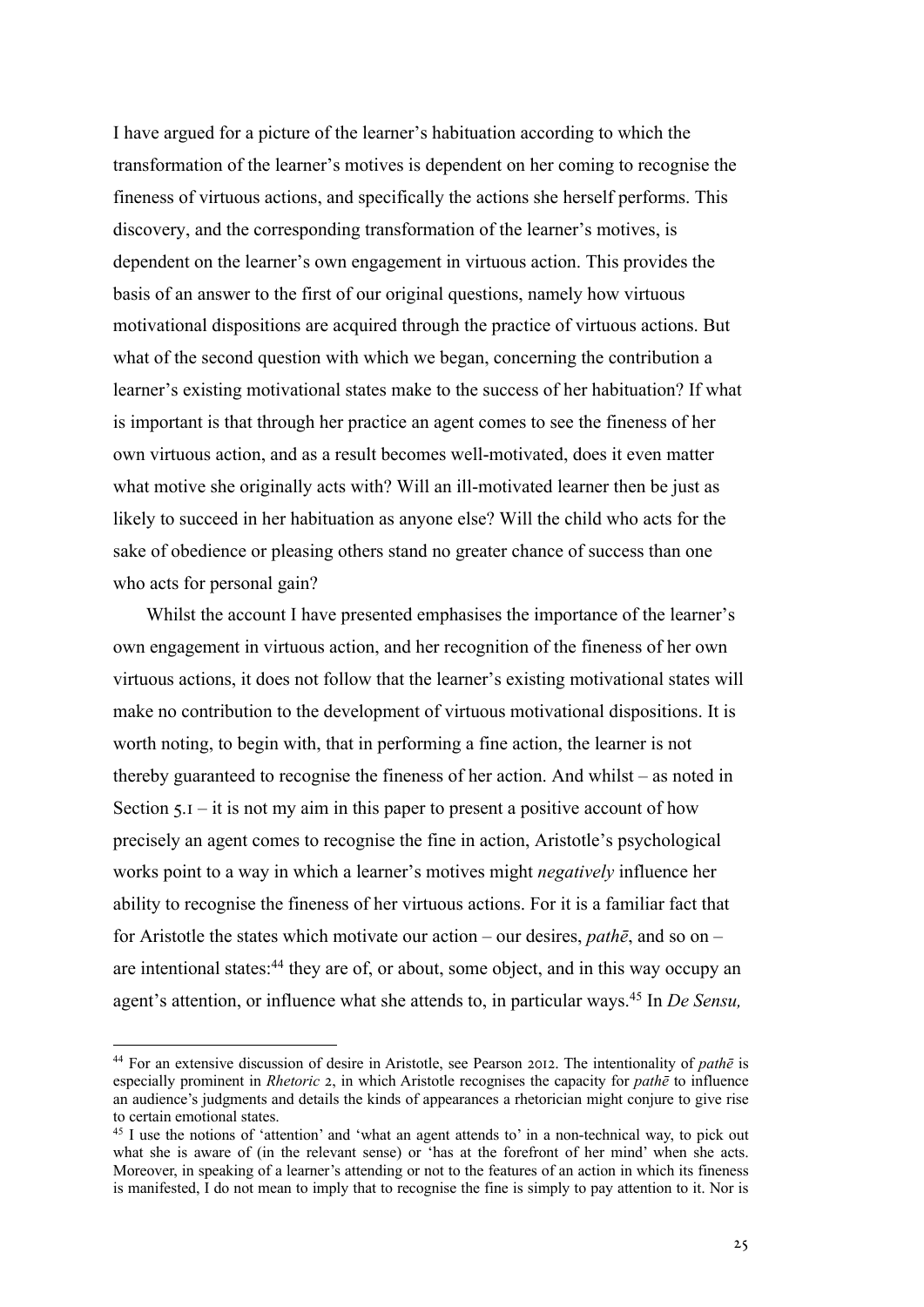for example, Aristotle refers to people who "do not perceive what is presented to their eyes if they happen to be engrossed in thought, or *in a state of fear* or listening to a loud noise" (447a14–21). Fear, as Aristotle tells us in the *Rhetoric,* is a "painful or troubled feeling caused by the appearance of an imminent evil that causes destruction or pain" (1382a21–22), and we can imagine in the case that Aristotle describes, that the appearance of the imminent slight – and/or the desire to flee that accompanies fear – will occupy the subject's attention, as it were, and prevent her from perceiving what is in front of her eyes as Aristotle claims.

In this way, then, we can see how a learner's existing motivational states might potentially eclipse – for her – the fineness of her own actions. If the recognition of the fineness of virtuous action is dependent, in some way, on the relevant awareness of the features of an action and situation in which its fineness is manifested, then in so far as certain motivational states may (though need not always) cause the agent to focus on the wrong features of the situation, on such occasions they will prevent her from recognising the fineness of the action she performs. When an agent performs a virtuous action, but does so only for the sake of some personal gain or through the threat of punishment, say, she will typically (though not always) attend to the wrong features of the situation when she acts, and not those features in which the fineness of the action is manifested. A young child who is unwilling to share her beautiful ball with her brother, but does so when threatened with its confiscation may well be focused only on the thought that she cannot keep it to herself, or that her sharing is simply a means to avoid its confiscation, rather than the fact that her brother is pleased to join in the play.46 It is not that her non-virtuous motives prevent her from

it to claim that an agent's recognition of the fine is dependent on some special form of attention to its fine-making features; for the purposes of this paper I wish to remain neutral on this latter issue.

<sup>46</sup> The situations that a young learner faces will presumably be of this sort; more complex or demanding cases, concerning just transactions or courage on the battlefield, she will face as she grows up. From Aristotle's remarks on courage, however, we can construct an example in which an agent's fear might prevent her from recognising the fineness of an action she performs. Let us suppose, as Aristotle on occasion does, that the courageous – and thus fine – action in a given situation is to stand firm against what is painful (e.g.  $III7a32-33$ ). The brave person stands firm because it is fine ( $1115b23-24$ ), and recognises the conditions ('*en tisin oun?'*  $\overline{NE}$   $1115a29$ ) that make standing firm so. In Aristotle's discussion of courage, he tells us of other agents who resemble the brave – many of whom perform the same actions as the brave – but are not in fact brave, whether because they are excessively hopeful, or are merely mercenary soldiers ( $\text{III(b015ff)}$ ) who turn out to be excessively fearful. On some occasions fear leads the non-brave to perform shameful actions, such as running away ( $11116b16-24$ ). But Aristotle recognises too that in other cases the non-brave might stand firm – and in doing so, potentially perform a fine action (albeit not courageously) – on account of fearing a state such as poverty ( $\text{III6a12}$ ). It is clear that such a person does not stand firm because the action is fine (III6aI6), and it is plausible to suppose that the imminent harm of poverty holds the agent's attention, as it were, and prevents her from seeing what it is about standing firm that is in fact fine in the situation.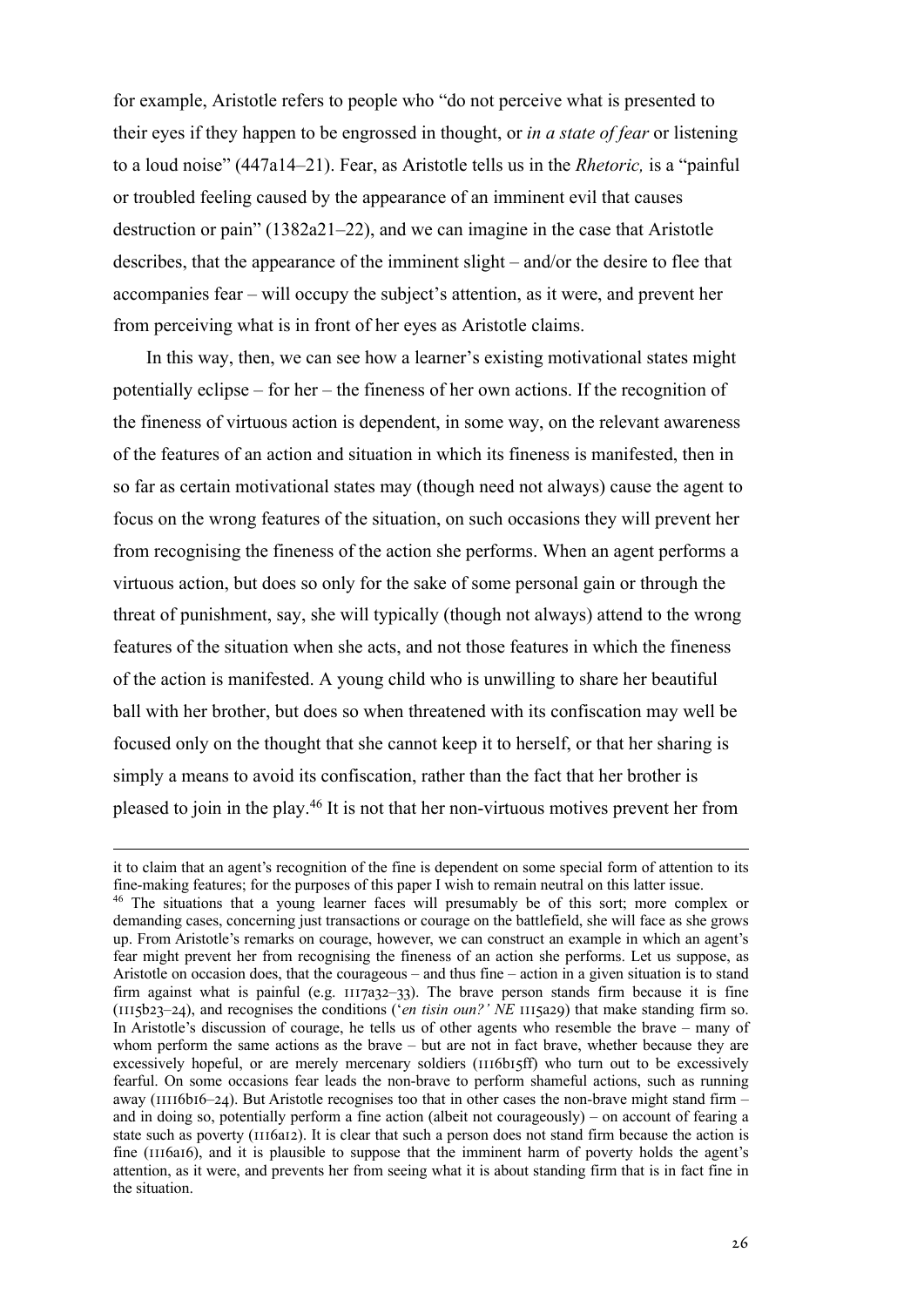performing a fine action, but that the fineness of her action is, as it were, obscured from her view.47 Indeed, Aristotle himself acknowledges that the fineness of an action can sometimes be obscured – using the very same language of obscuring (*aphanizein*) used in his psychological works – when he claims that "the end of bravery [namely, the fine] seems to be pleasant, though obscured (*aphanizesthai*) by its surroundings"  $(III7bI-2).$ <sup>48</sup>

So a learner's existing motives can influence what she attends to when she acts, and thus potentially obscure the fineness of her own virtuous actions. They can, moreover, influence her ability to see opportunities to engage in fine action in the future. It's worth noting, however, that this account does not require either that a learner must act with the *same* motive as the virtuous agent if she is to recognise the fineness of virtuous action (this would entail similar problems of circularity to those pressed against the Virtuous Motives view), nor that any virtuous action performed with an ulterior motive will obscure this quality from view. Indeed, it is not to single out a set of motives as always playing a negative role. The influence of the learner's motives will depend, I suggest, on the extent to which these divert the learner's attention from the relevant features of the situation or action. Perhaps those motives that are strongly focused on an (external) object like some promised reward or threatened punishment will occupy and divert an agent's attention more than motives such as the desire to be obedient or to emulate another, which are more open ended, as it were, and leave room for the learner to notice certain morally relevant features of her action.49

This account, then, allows us to accommodate and account for certain intuitions about differently motivated learners, and allows, too, for some attractive possibilities. For I suspect that, underpinning the concern, voiced by Jimenez, that if

<sup>47</sup> Indeed, an ill motivated person will often have reason to *ignore* certain features of situations. A politician who is aware of the perception of her party as 'nasty', and so volunteers at a foodbank as a publicity stunt, will not only be focused on making her actions visible to the press, but since it is her policies that have caused their hardship, she will be motivated *not* to attend to the needs of those around her and other such morally important features of the situation.

<sup>48</sup> The language of obscuring is used in both *De Sensu* and *De Insomn.* to describe the way in which perceptual movements obscure one another (e.g. *Sens. 447a2o; Insomn. 46faaf*), as in the case above where an agent's fear prevents them from seeing what is in front of their eyes. For detailed discussion of these passages and, in particular, the evidence these provide for an account of perceptual attention in Aristotle, see Cagnoli Fiecconi (forthcoming).

<sup>49</sup> I thank Elena Cagnoli for this suggestion about the 'open-endedness' of certain desires. Whether there are certain motives which can *positively* influence the learner's ability to recognise the fineness of her virtuous actions is an option I will leave open, but do not seek to defend here. For an account of how the desire to emulate might positively contribute to the learner's habituation, when the object of emulation is a virtuous agent, see Hampson 2019.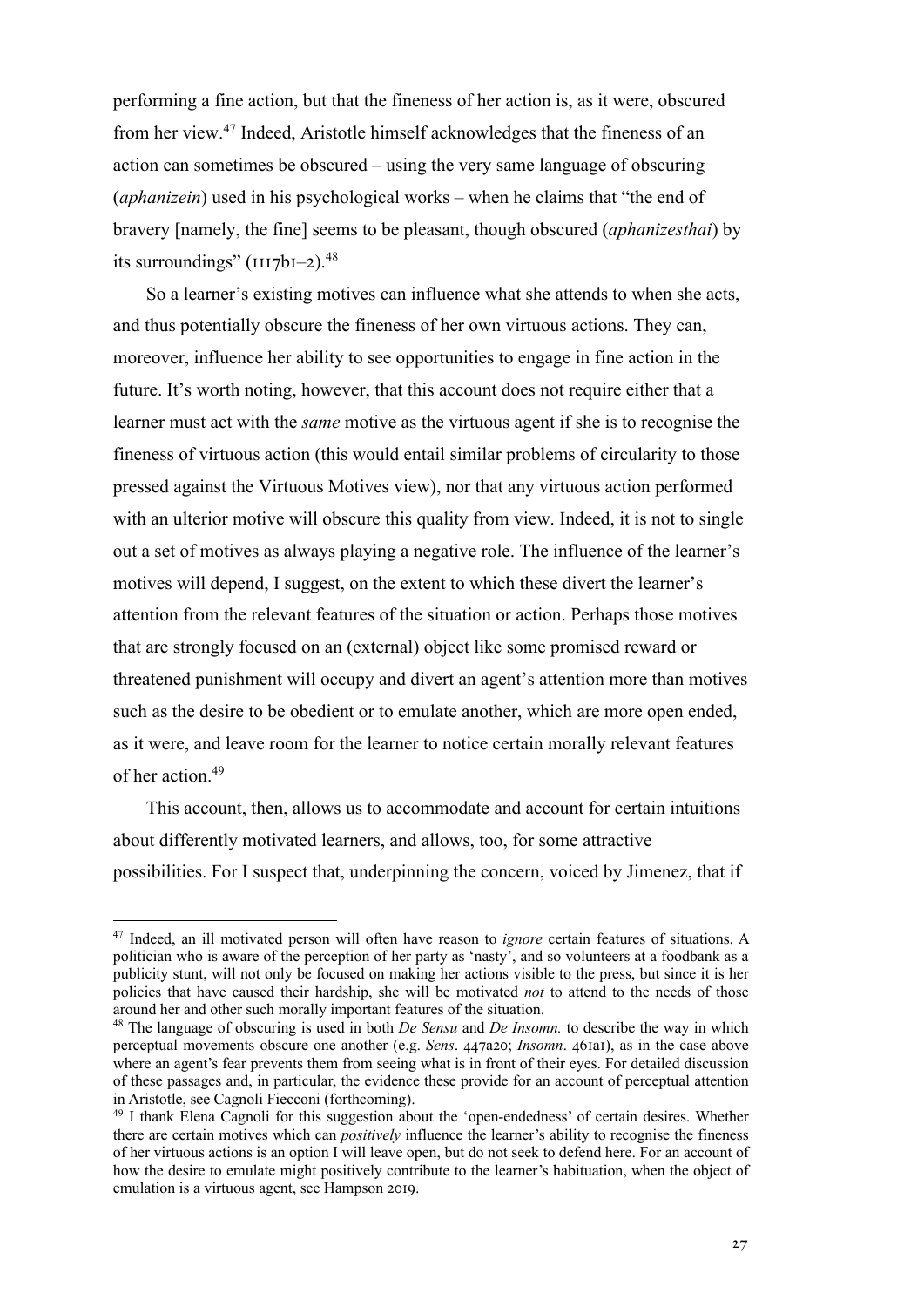a learner acts "*not virtuously*" (2016, 4, original emphasis) it is hard to see how she will develop virtuous dispositions, is an intuition (based perhaps on empirical observation) that an ill-motivated learner – one who acts only for the sake of personal gain (2016, 23) or only under the threat of punishment – would surely be unlikely to succeed in her habituation.<sup>50</sup> On the Virtuous Motives view, this intuition is accounted for by claiming that an agent so motivated fails to perform virtuous actions, and as such cannot develop virtuous dispositions. On the account I have presented, the *likelihood* (but not necessity) of such a learner's failure is explained by the fact that a learner who acts only for the sake of some personal gain or under the threat of punishment will be more likely to attend to the wrong features of the situation and her action, and not those features in which its fineness is manifested. For Aristotle's character sketches strongly indicate that in many, if not most, cases of fine action, the fineness of the action will not be constituted by what the agent may gain (and certainly not by some threatened punishment, being external to the action).<sup>51</sup> Such a learner will thus be unlikely to discover the fineness of so acting, and thus come to choose virtuous actions for the sake of this quality.

Nevertheless, even for the initially ill-motivated learner there remains, on this account, some possibility of hope. For it remains possible that she could come, at a later time, to recognise the fineness of an action she once performed, but she did not recognise as fine at the time, and in this way make progress.<sup>52</sup> Moreover – and whilst this claim is admittedly speculative – it seems possible that Aristotle would grant that the fine-making features of some actions (of saving a life, say) might be so salient that even an ill-motivated learner could not fail to recognise their fineness if she were to perform such an action, and could thus – at least in principle – come to act for the sake of this quality in the future.

## **7 Conclusion**

 $50$  See for example Jimenez, 2016, 23.

<sup>&</sup>lt;sup>51</sup> The extreme case being that in which an agent faces the loss of their life ( $1117b7$ – $15$ ). This is not to be confused with the claim advanced in Irwin 1986, that the fine in action is to be identified with what produces benefit for others.

<sup>&</sup>lt;sup>52</sup> For discussion of such possibilities and, in particular, their textual basis in *Rhet*. *A.II* and Aristotle's reference there to Eumaeus of Homer *Od.* 15.400 f., see Warren 2014, 168-174. This suggestion is compatible, too, with thoughts concerning moral reform as discussed in note 26.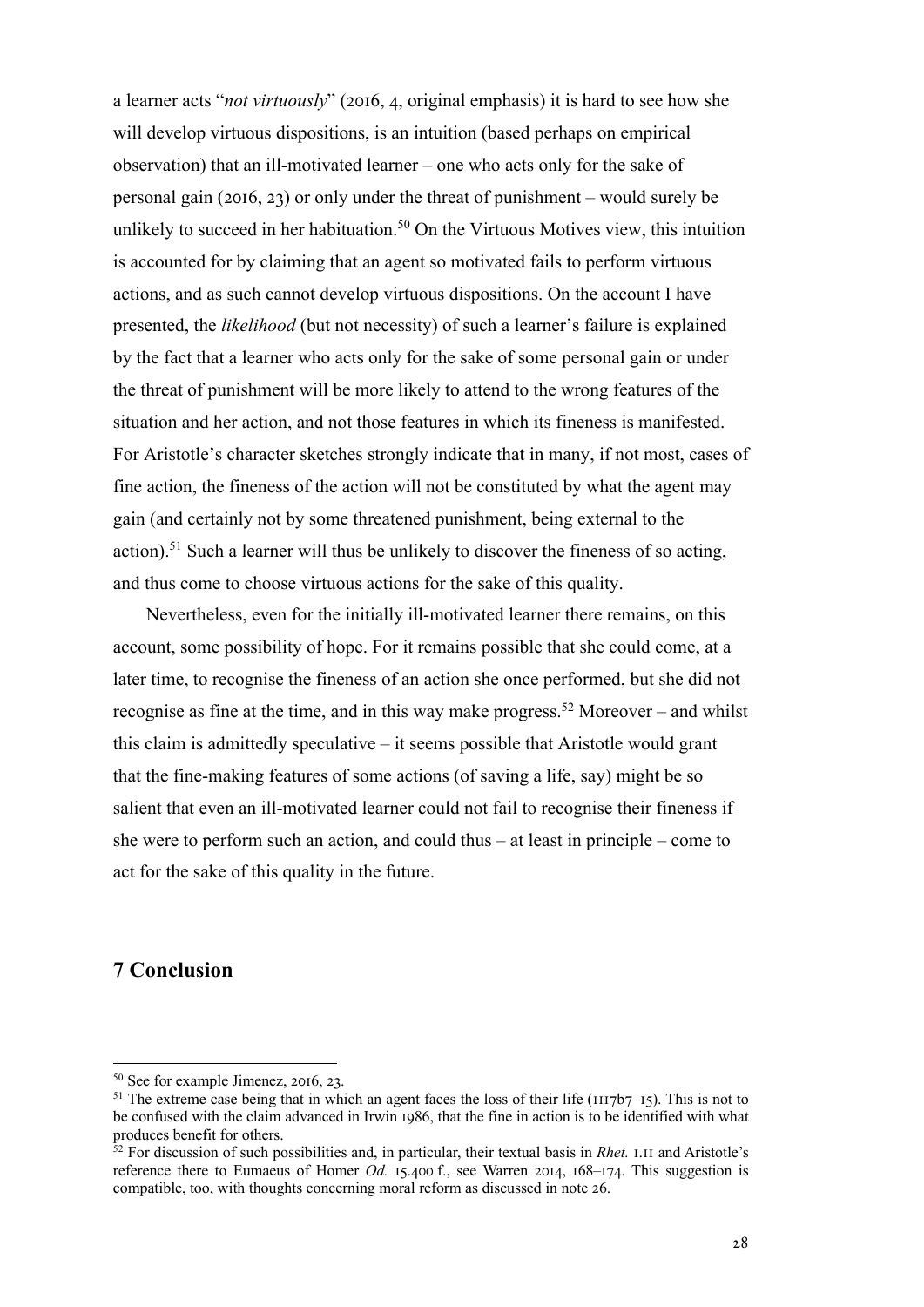The account of the learner's development presented in this paper sees the learner as developing an increased appreciation of the fineness of virtuous action, and more specifically, the fineness of her own virtuous action, through attention to, and subsequent recognition of, the fine-making features of such actions and corresponding situations. The influence of the learner's existing motives on the success of her habituation is explained in terms of the influence these have on what she attends to when she acts. I want to end by making two comments about the habituation process as I have presented it.

The first concerns the issue of the continuity that is demanded between the learner and the virtuous agent. For I acknowledged at the outset that contemporary accounts of Aristotelian habituation rightly stipulate a certain *cognitive* continuity between the learner and the virtuous agent, specifying that a learner must engage her perceptual and discriminatory capacities if her habituation is to be successful, whilst arguing that we do not need to stipulate a strong continuity in *motive* in order to account for the development of virtuous motivational dispositions. This apparent asymmetry<sup>53</sup> in terms of the continuity demanded can be explained in terms of the role that the learner's discriminatory capacities play in her successful habituation, and the contribution these make to *both* her epistemic and motivational achievements. On the view presented, the importance of engaging these capacities in the course of habituation lies not merely in the fact that a learner must *practise* using these capacities, or acting in a way that engages them, but in the fact that, *by engaging* these capacities, the learner is enabled to make certain discoveries about the actions she performs and the situations in which she finds herself. Such discoveries, on the view proposed, not only contribute to her epistemic achievements, but to her motivational achievements too. The sensitivity to the fineness of virtuous action that is afforded by the engagement of one's perceptual and discriminatory faculties affords not only a certain knowledge of virtuous actions, but also makes possible a transformation of motives.

Second, but relatedly, this account presents a quite different view of the habituation process to that assumed by the Virtuous Motives view and indeed many

 $53$  To be clear, this is not the asymmetry discussed in Section  $\zeta$ , which concerned a difference, with respect to the development of virtuous motivational dispositions, between the first and the third person perspectives. The asymmetry under consideration here concerns a difference between the kind of continuity between the learner and virtuous agent that must be stipulated with regard to their cognitive capacities versus the kind of continuity which must be stipulated with respect to their motivational states.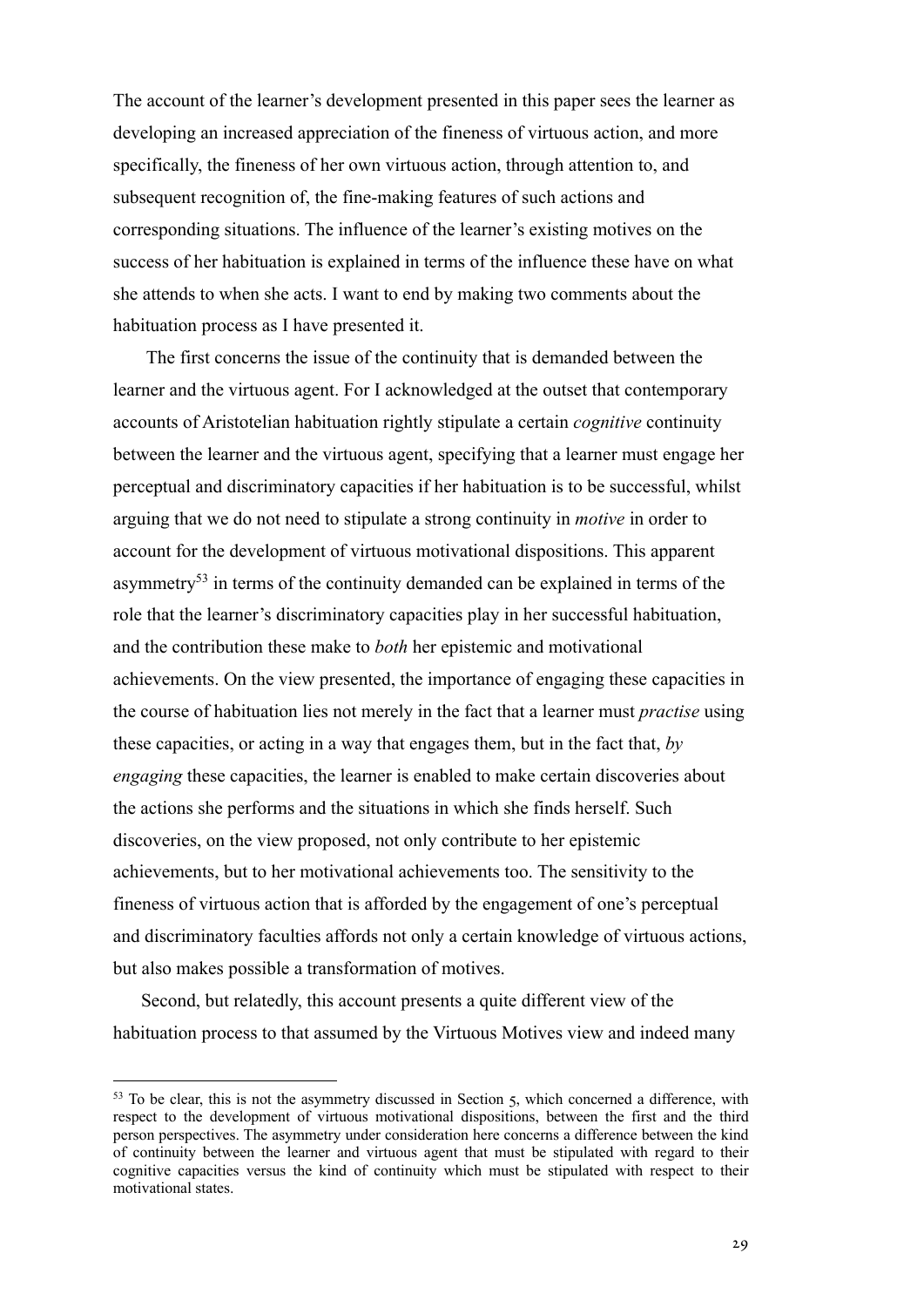traditional accounts of the habituation process. Where many accounts emphasise the repetition involved in practice, and see the learner's practice of virtuous actions as a process of making more regular or more stable a certain way of acting, this account emphasises instead the practical mode of engagement in virtuous action that practice necessarily demands, and sees the learner's engagement in virtuous action as a mode of discovery. This is not to deny, of course, that stability is something that emerges as a result of the habituation process – Aristotle clearly lists this condition as one that is met by practising virtuous actions many times  $(1105b4-5)$ . On the account presented, however, stability does not emerge as a mere 'habituated' response, achieved primarily through repetition, but as a result of the agent coming to see the world, and her own possibilities as an agent, in a certain way. By practising virtuous actions over a long period of time, in a variety of contexts, the learner gains an increased sensitivity to the fineness of virtuous action, the situations that call for such action, and the variety of forms that this can take. She is able to see opportunities for herself to engage in fine action wherever these present themselves. In seeing such opportunities for fine action the agent is motivated to act on account of this quality. It is in this way that, over time, performing virtuous actions knowingly and for their own sake becomes a stable disposition.

Aristotle's deep insight, I submit, is that there is something in particular about doing something oneself that is revealing to an agent, and in the case of moral education, that can be transformative. "And so" he writes, "it is well said that the just person becomes so by doing just things […] and no one would ever stand a chance of becoming good without doing these things" ( $1105b9-12$ ).<sup>54</sup>

### Broady, S. 1991. *Ethics with Aristotle*. Oxford.

Burnyeat, M. F. 1980. "Aristotle on Learning to be Good". In *Essays on Aristotle's Ethics*. Ed. A. O. Rorty. Berkeley, 69–92.

Bywater, I. 1894. *Aristotelis Ethica Nicomachea*. Oxford.

<sup>&</sup>lt;sup>54</sup> I have presented versions of this paper at the BSHP Annual Conference in Durham, Lyceum Society WIP, UCL Philosophy Department Symposium, Oxford Ancient Philosophy Workshop, TCD Philosophy Department Colloquium, Trinity Plato Centre, B Club University of Cambridge; I thank the audiences at these events for their many helpful questions and comments. I thank Ursula Coope and Joachim Aufderheide for discussion of this material, and Will Hornett, Raphael Woolf, Sophia Connell, Elena Cagnoli and Vasilis Politis for their insightful written feedback. I am especially grateful to Fiona Leigh for her insight and support since the earliest stages of this paper. I offer my sincere thanks the two reviewers and the editor for their help in improving this paper.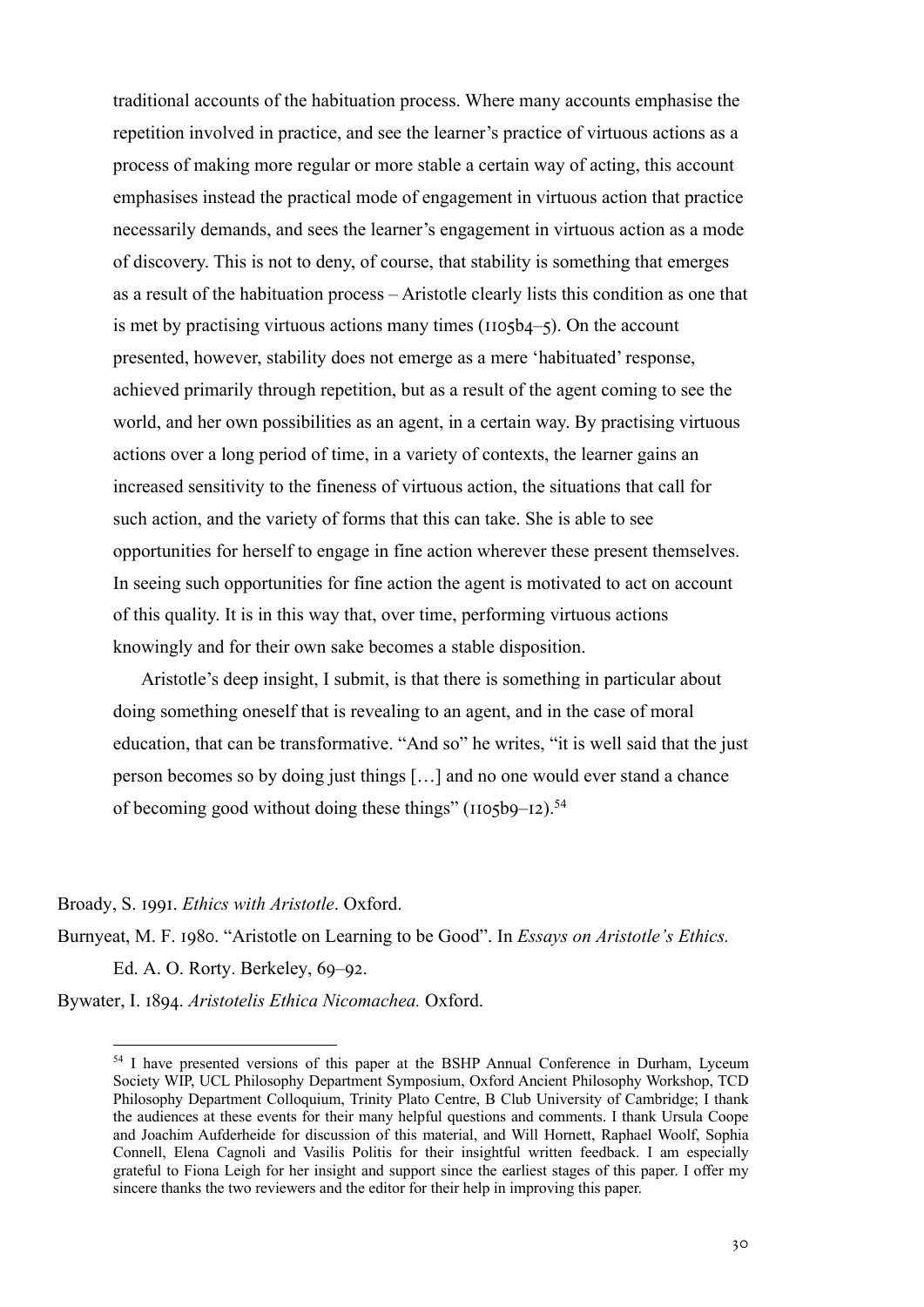- Cagnoli Fiecconi, E. 2016. "*Harmonia, Melos* and *Rhythmos*. Aristotle on Musical Education". *Ancient Philosophy* 36 (2), 409–24.
- Cagnoli Fiecconi, E. (forthcoming). "Aristotle on Attention". *Archiv für Geschichte der Philosophie.*
- Charles, D. 2006. "Aristotle's Desire". In *Mind and Modality, Studies in the History of Philosophy in Honour of Simo Knuuttila.* Eds. V. Hirvonen/T. Holopainen/M. Tuominen. Leiden, 19-40.
- –. ;JIK. "Aristotle on Practical and Theoretical Knowledge". In *Bridging the Gap Between Aristotle's Science and Ethics. Ed. D. Henry/K.M. Nielsen. Cambridge, 71*– 93.
- –. ;JIN. "Aristotle on Virtue and Happiness". In *The Cambridge Companion to Ancient Ethics.* Ed. C. Bobonich. Cambridge, 105–123.
- Coope, U. 2012. "Why does Aristotle Think that Ethical Virtue is Required for Practical Wisdom?". *Phronesis* 57, 142–163.
- Cooper, J. 1977. "Friendship and the Good in Aristotle". *Philosophical Review* 86 (3), 290– 315.
- –. Iabb. "Some Remarks on Aristotle's Moral Psychology". *The Southern Journal of Philosophy* 27, Supplement, 25–42.
- $-$ . Igg6. "Reason, Moral Virtue, and Moral Value." In *Rationality in Greek Thought*. Ed. M. Frede/G. Striker. Oxford, 81-114.
- Di Muzio, G. 2000. "Aristotle on Improving One's Character". *Phronesis* 45, 205–219.
- Engberg-Pedersen, T. 1983. *Aristotle's Theory of Moral Insight*. Oxford.
- Flannery, K. 2013. *Action and Character According to Aristotle*. Washington DC.
- Grant, A. 1885. *The Ethics of Aristotle*. London.
- Hampson, M. 2019. "Imitating Virtue". *Phronesis* 64, 292-320.
- Hardie, W. F. R. 1968. Aristotle's Ethical Theory. Oxford.
- Hirji, S. 2018. "Acting Virtuously as an End in Aristotle's *Nicomachean Ethics*". *British Journal for the History of Philosophy 26, 1006–26.*

Hursthouse, R. 1988. "Moral Habituation". *Oxford Studies in Ancient Philosophy* 6, 201–19.

- –. IaaK. "The Virtuous Agent's Reasons: a Reply to Bernard Williams". In *Aristotle and Moral Realism.* Ed. R. Heinaman. London, 24-33.
- Irwin, T. 1986. "Aristotle's Conception of Morality". *Proceedings of the Boston Area Colloquium in Ancient Philosophy I, II2-43.*
- –. 1999. *Aristotle: The Nicomachean Ethics.* 2nd Edition. Indianapolis.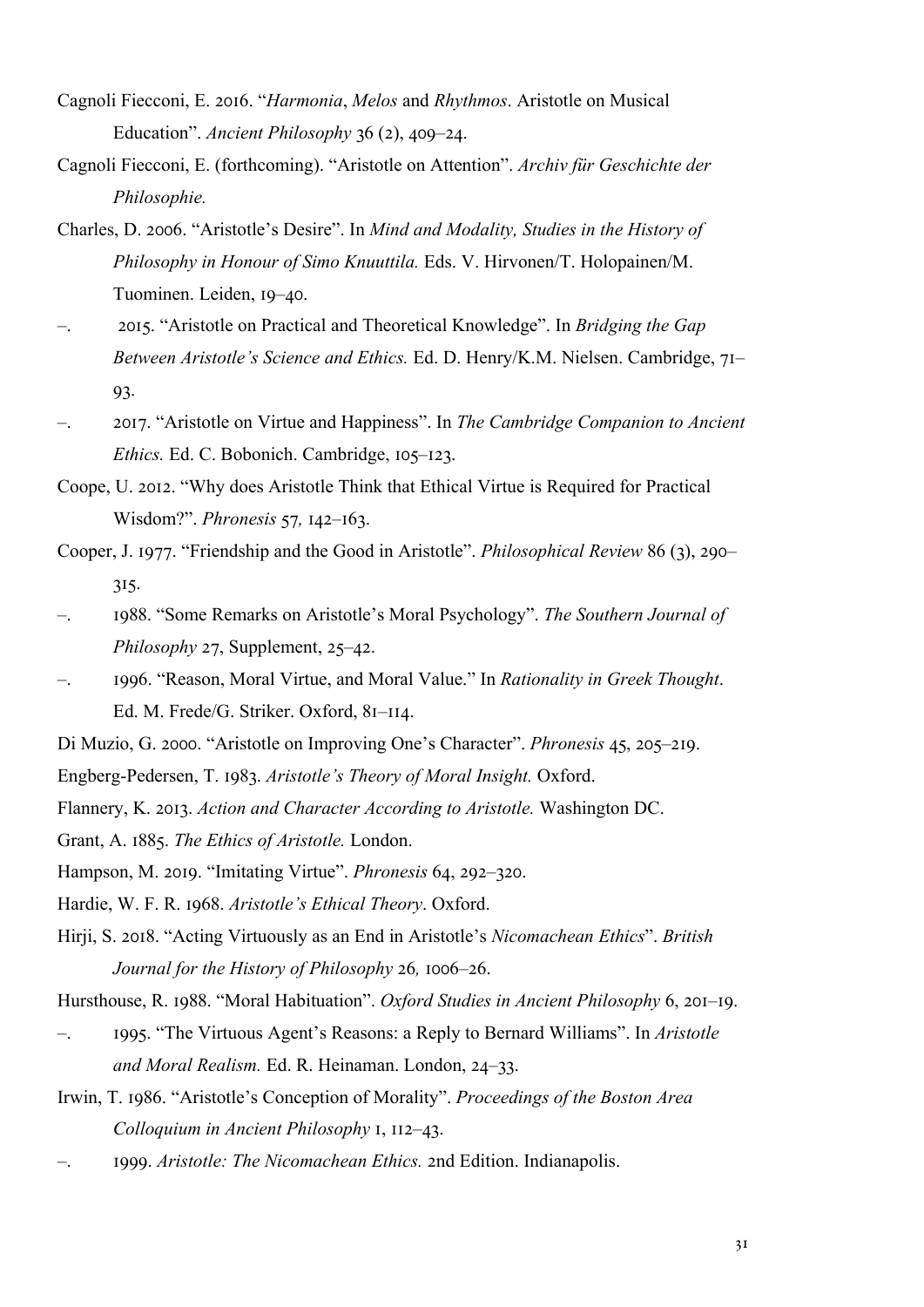- 2010. "The Sense and Reference of *Kalon* in Aristotle". *Classical Philology* 105, 381– 396.
- –. ;JII. "Beauty and Morality in Aristotle". In *Aristotle's Nicomachean Ethics: A Critical Guide.* Ed. J. Miller. Cambridge, 239–253.
- Jimenez, M. 2015. "Aristotle on "Steering the Young by Pleasure and Pain"". The Journal *of Speculative Philosophy* 29, 137–64.
- –. ;JIO. "Aristotle on Becoming Virtuous by Doing Virtuous Actions". *Phronesis* OI,  $3 - 32.$
- Joachim, H. 1951. *Aristotle, The Nicomachean Ethics*. Oxford.
- Kontos, P. 2014. "Non-Virtuous Intellectual States in Aristotle's Ethics". *Oxford Studies in Ancient Philosophy* 47, 205–43.
- Korsgaard, C. 1996. "From Duty and for the Sake of the Noble". In *Aristotle, Kant and the Stoics. Rethinking Happiness and Duty.* Ed. S. Engstrom/J. Whiting. New York,  $203 - 36.$

Kosman, A. 2004. "Aristotle on the Desirability of Friends". *Ancient Philosophy* 24, 135–54.

- Kraut, R. 1997. *Aristotle, Politics, Books VII and VIII*. Oxford.
- Lawrence, G. 2011. "Acquiring Character: Becoming Grown-Up I". In *Moral Psychology and Human Action in Aristotle*. Eds. M Pakaluk/G. Pearson. Oxford, 233-84.
- Lear, J. 1988. *Aristotle: the Desire to Understand.* Cambridge.

MacIntyre, A. 1981. After Virtue. London.

McDowell, J. 1996. "Deliberation and Moral Development". In *Aristotle, Kant and the Stoics. Rethinking Happiness and Duty.* Ed. S. Engstrom/J. Whiting. New York, 19– 35.

Moss, J. 2012. *Aristotle on the Apparent Good.* Oxford.

- Richardson-Lear, G. 2004. *Happy Lives and the Highest Good: An Essay on Aristotle's Nicomachean Ethics.* Princeton, NJ*.*
- –. ;JJO. "Aristotle on Moral Virtue and the Fine". In *The Blackwell Guide to Aristotle's* Nicomachean Ethics. Ed. R. Kraut. Oxford, 116-136.

Rogers, K. 1993. 'The Fine'. *Ancient Philosophy* 13, 355–71.

Ross, W. D. 1923/1949. *Aristotle*. London.

- Sauvé Meyer, S. 2016. "Aristotle on Moral Motivation". In *Moral Motivation: A History.* Ed. I. Vasiliou. Oxford,  $44-64$ .
- Sherman, N. 1989. *The Fabric of Character*. Cambridge MA.